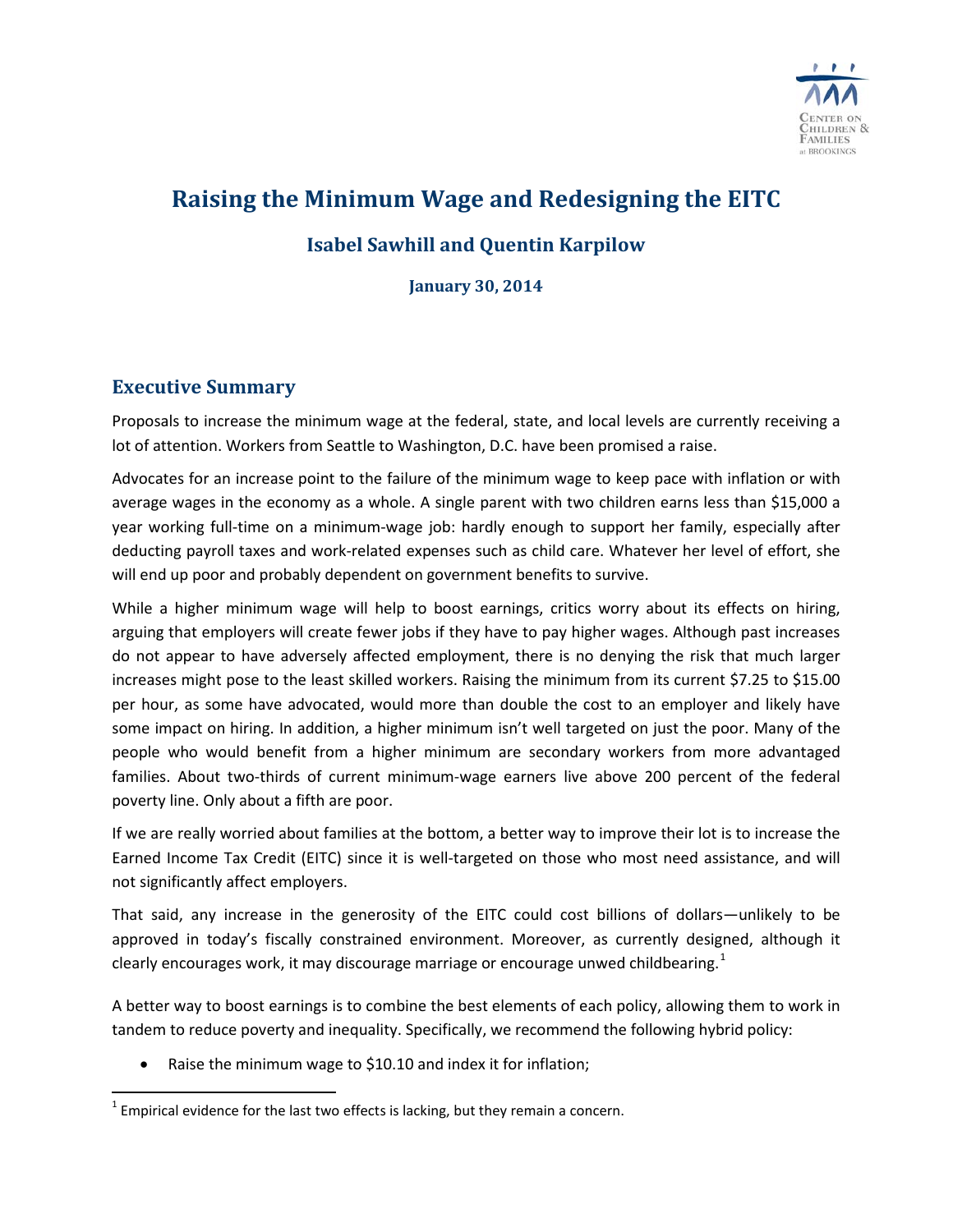- Provide a more generous EITC to families with young children (and somewhat less to large families);
- Expand benefits to young childless individuals;
- Eliminate the marriage penalty for most households by basing credits on personal instead of family income;
- Impose a work requirement for childless workers (and a less stringent one for second earners) and restrict eligibility for these two groups to households at or below 200 percent of the federal poverty line.

On January 10, 2014, we released a policy brief entitled "A No-Cost Proposal to Reduce Poverty and Inequality." This paper updates that analysis by incorporating some largely technical corrections and some modest shifts in the design of the EITC. The basic conclusion of the earlier analysis – that it is possible to reduce poverty at no cost to the government—has not changed. $2^2$  $2^2$ 

This revised proposal reduces the poverty rate by about 4 percent, lifting nearly 1.8 million people out of poverty. Its anti-poverty effectiveness would be enhanced over the longer run if the new plan encourages work and marriage, or reduces unwed childbearing (current research suggests it will increase employment, but any effects on marriage or childbearing are hypothetical at this stage). The effects will also be larger to the extent that an increase in the minimum wage has a ripple effect on wages just above the new minimum. Perhaps more importantly, because we make a series of conservative assumptions regarding marginal tax rates, the results reported in this paper likely underestimate the true poverty reductions that would be generated from raising the minimum wage.

Implementing both policies makes good fiscal sense, too. We estimate that enacting our proposed EITC reforms would, by itself, add approximately \$10 billion to the current EITC budget. But raising the minimum wage in addition to implementing our proposed EITC plan would reduce total government expenditures by approximately \$11 billion, meaning that, on net, our proposal is predicted to reduce government expenditures by about \$1 billion a year. While we have crudely modeled the tax increases and reductions in means-tested government benefits that would arise with higher wages in the private sector, we have made a series of assumptions that likely make our cost-savings projections as well as our poverty reduction estimates conservative.

Over the longer term, any solution to the plight of these families must involve improving the U.S. education and training system along with reversing the rise of single parent families, as we argued in an earlier paper, "Strategies for Assisting Low-Income Families." However, long before those goals are achieved, the policies that would most help such families are, first, a return to full employment, and

<span id="page-1-0"></span> $2$  Compared to our original analysis, the EITC parameters are slightly more generous, the estimated cost savings are larger (because we include more offsets), and the effects of the minimum wage are smaller (because we do not include subminimum wage workers in our analysis). All of these assumptions make our estimates of the povertyreducing or cost-reducing effects more conservative than they might otherwise be. For details, see the remainder of this paper.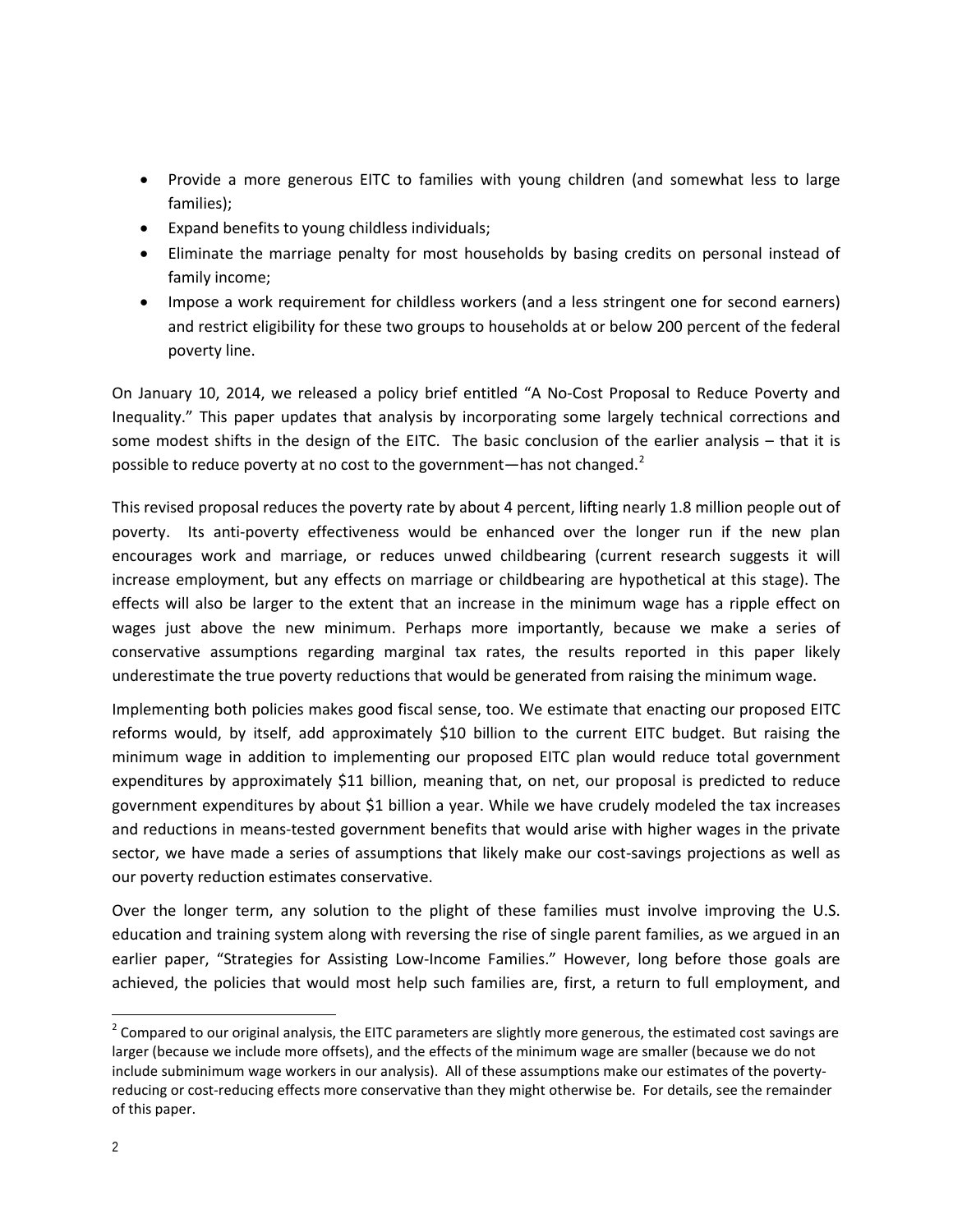second, boosting the earnings of those with jobs. Our earlier paper showed that the most effective policy for improving the incomes of the struggling working class would be to reduce the unemployment rate to 5.4 percent, a commonly used benchmark of a full employment economy. Now that the economy seems to be on the road to recovery, we need to also focus on making work pay.

# **Background**

There is no easy fix to the complex problems plaguing America's struggling working families. Improving the U.S. education system will take time and will do little to help the plight of current low-wage workers. Reversing the rise of single parenthood and fragile families may be an even harder task, and one that will not likely be accomplished in the near future.

In the short-to-intermediate term then, we will need to rely on strong make-work-pay policies to support low-wage workers and their families. Two such policies that have gained increasing attention in recent years are the EITC and the minimum wage.

#### *The Earned Income Tax Credit*

Created in 1975 with the dual purposes of promoting work and improving the lives of poor children, the Earned Income Tax Credit (EITC) is a refundable tax credit that subsidizes the earnings of low-income households.<sup>[3](#page-2-0)</sup> EITC benefits vary according to the filing status of a taxpayer (single or married), the number of dependents claimed by the filer (childless, one child, two children, or three or more children), and total household earnings. Reflecting the program's goal of reducing child poverty, families with more dependents receive larger EITC benefits. The credit gap is particularly stark between workers with and without dependents. In 2013, for instance, the maximum credit available to single parents with one child was nearly seven times larger than that of childless single tax filers.

Although less impressive, differences in credit amounts also exist by marital status and family size. Specifically, benefits are extended for married couples in order to help mitigate marriage disincentives embedded in the EITC. Because tax credits are calculated based on household earnings, marriage will cause some workers to lose their EITC benefits.<sup>[4](#page-2-1)</sup> In a similar vein, since larger families are eligible for

<span id="page-2-0"></span> $3$  By "refundable," we mean that all qualifying families receive the full credit amount to which they are entitled, regardless of their tax liabilities. Hence, if a family's EITC amount exceeds its current tax liability, the family will l

<span id="page-2-1"></span>receive the remainder of its credit (i.e., EITC minus tax liability) in the form of an annual government check.<br><sup>4</sup> In many cases, these EITC marriage penalties can be quite substantial. To illustrate, consider the followi hypothetical example. Suppose that a single mother of two children and her partner each earn \$14,500 – the annual earnings of a full-time (2,000 hours a year) minimum-wage (\$7.25 per hour) worker. According to 2013 EITC parameters, if the mother files separately from her partner, she is eligible to receive \$5,372 in refundable credit. If, however, she files jointly with her partner, she only receives \$4,081 – a 24 percent reduction in EITC benefits. In fact, to remain at her pre-marriage EITC benefit level, this hypothetical single mother would not be able to marry a person whose annual earnings exceeded \$8,370.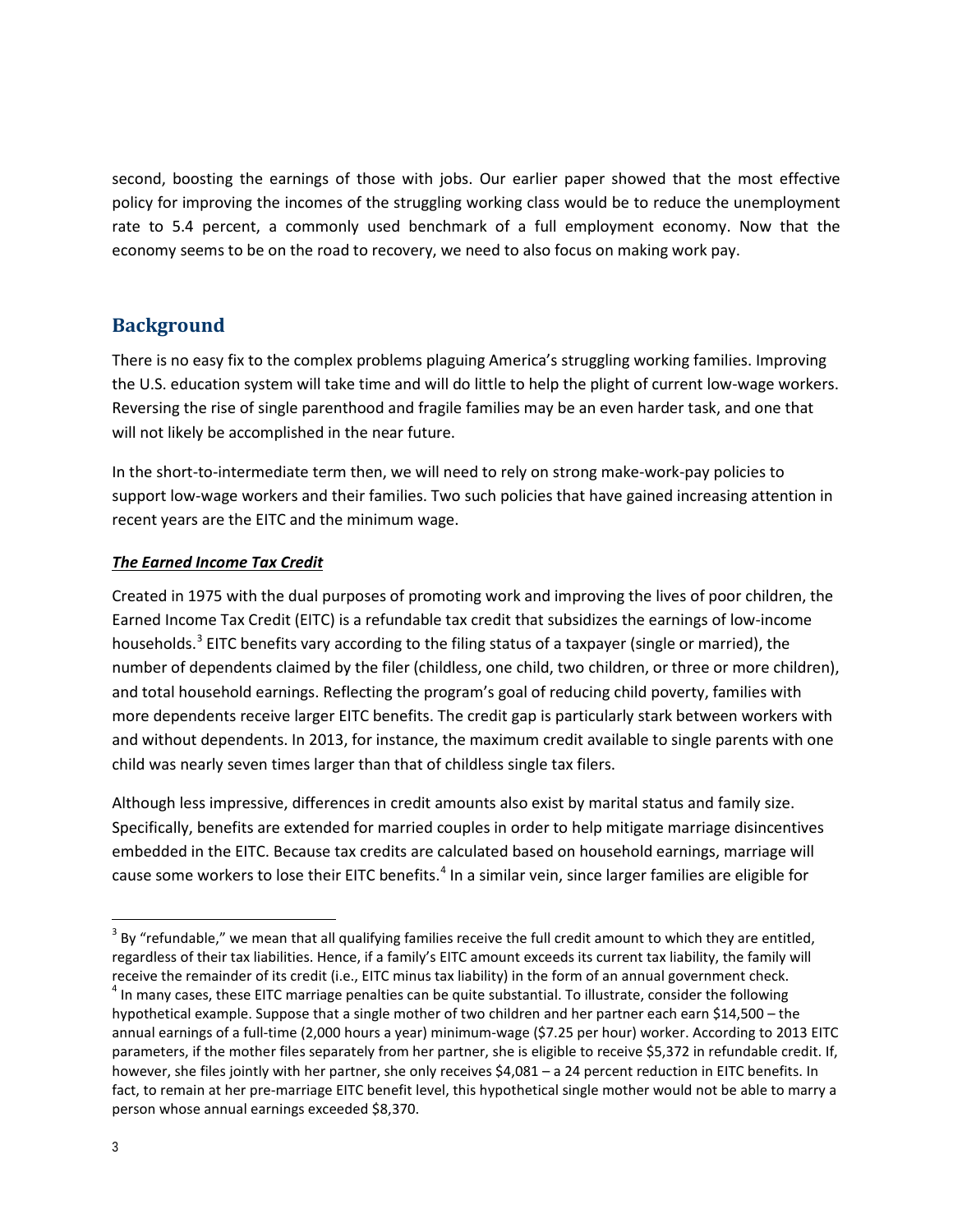more credit amount, the EITC may perversely encourage parents to have more children. Despite the existence of these marriage and fertility incentives, the best empirical research finds no evidence of the EITC influencing either marital or childbearing outcomes (Meyer, 2010).

Instead, the EITC's biggest effects have been on employment and poverty, especially among single mothers. Meyer and Rosenbaum (2001), for instance, estimate that the expansion of the EITC during the early 1990s increased the employment of single mothers by 7 percentage points, and they attribute roughly 60% of the increase in the single mother employment rate from 1984 to 1996 to changes in the EITC schedules.<sup>[5](#page-3-0)</sup> Research has also shown the EITC to be an incredibly well-targeted anti-poverty program. For example, the tax credit lifted approximately 7 million individuals out of poverty (over 3 million of whom were children) (Maag and Carasso, 2013) in 2009, and reduced poverty and child poverty rates by roughly 10 and 16 percent, respectively, in 2007 (Meyer, 2010).

In contrast, the program has done little to change the economic circumstances (or employment incentives) of workers without children. In 2007, for instance, about 5 percent of all EITC benefits were received by individuals with no qualifying dependent (Meyer, 2010). As a result, little is known about the effects of the EITC on the labor supply of low-income childless workers and noncustodial parents, many of whom are either ineligible for EITC benefits or receive far smaller credit amounts than workers with children. Recent research, however, suggests that the EITC—by stimulating labor supply and driving down wages—may actually hurt the earnings prospects of low-wage workers who do not qualify for (or enroll in) the EITC. More specifically, while the EITC benefits received by workers with dependents more than offset any wage reductions caused by an EITC-induced increase in labor supply, low-income individuals with no dependents only experience the negative labor-supply shock to their earnings.<sup>[6](#page-3-1)</sup> Even single tax filers who qualify for the EITC may experience a loss in earnings, since their low EITC benefits may not be enough to compensate for the reductions in their wages (Schmitt, 2012).

#### *The Federal Minimum Wage*

The minimum wage is another important policy lever for supporting low-skilled workers and their families. First established in 1938 at 25 cents an hour, the federal wage floor has been raised on 22 separate occasions and, after its most recent increase in 2009, currently stands at \$7.25 an hour (Elwell, 2013). Despite its rise in nominal dollars, the minimum wage—which is not indexed to the price level has fallen behind inflation. Between the late 1960s and today, the purchasing power of the minimum

<span id="page-3-0"></span><sup>&</sup>lt;sup>5</sup> Similar positive employment effects have been found by a number of other studies (Hotz and Schol, 2003; Chetty et al., forthcoming). While it is possible that the EITC might cause some workers to reduce the number of hours they work, this concern has not been upheld by the empirical literature (Hungerford and Thiess, 2013; Hotz and Scholz, 2003).

<span id="page-3-1"></span> $6$  Leigh (2010), for instance, estimates that a 10 percent increase in EITC generosity is correlated with a 5 percent decline in the wages received by high school dropouts, and a 2 percent decline in the wages of individuals who only have a high school degree. Similarly, Rothstein (2010) finds evidence that low-income workers who are EITCineligible experience wage declines.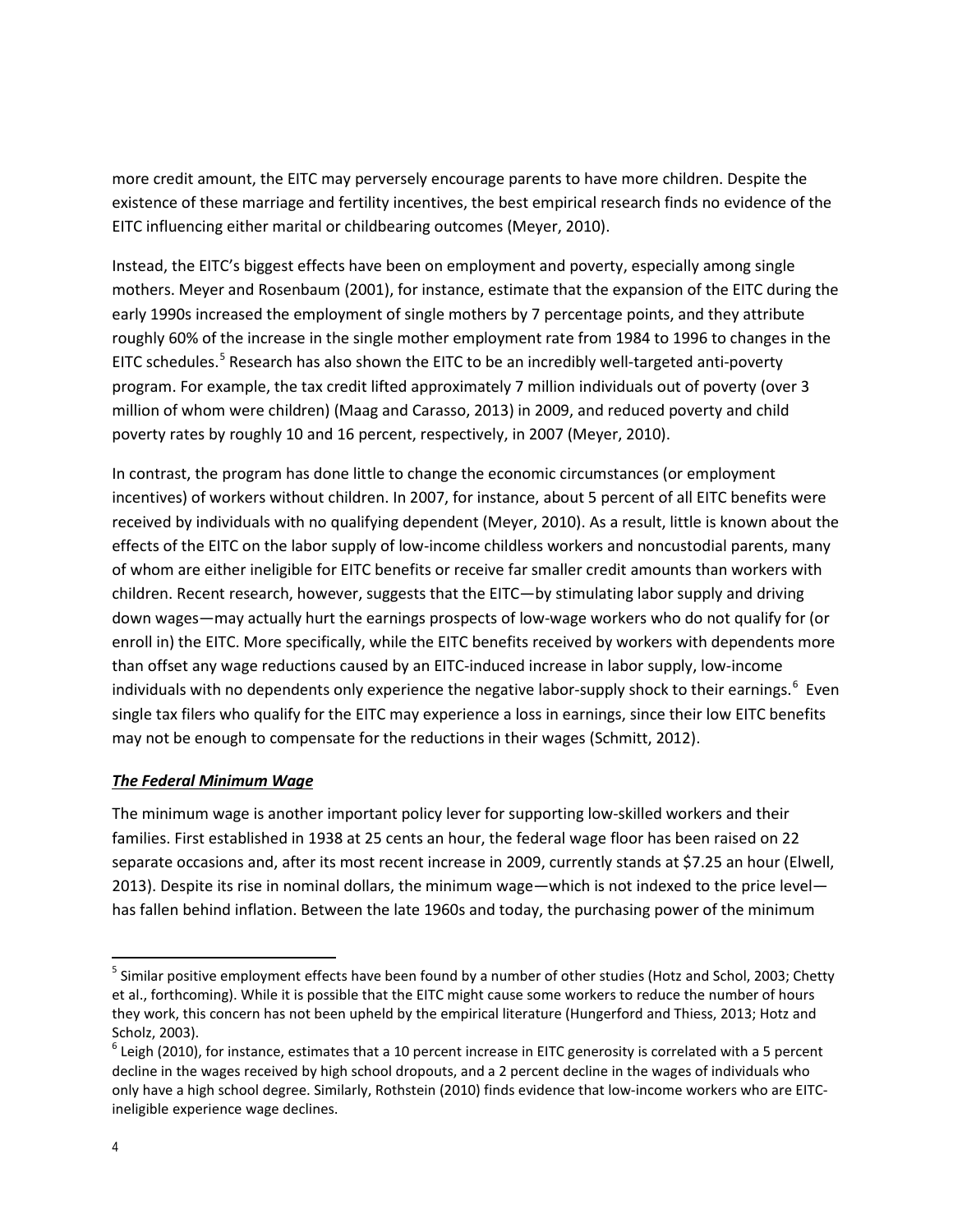wage has declined by approximately 20 percent, while the wage differential between minimum-wage workers and the average American earner has grown substantially (Cooper and Hall, 2013).

Many cities and states have responded by raising local minimum wages. And at the federal level, some politicians have begun to push for another hike in the national pay floor. In his 2013 State of the Union Address, for example, President Obama called upon Congress to raise the pay floor to \$9 an hour and index it to inflation.<sup>[7](#page-4-0)</sup> More ambitiously still, Senator Harkin and Representative Miller have put forward the Fair Minimum Wage Act, a bill that would lift the minimum wage to \$10.10 an hour, index it to the price level, and increase the minimum cash wage for tipped workers to 70 percent of the regular minimum wage.<sup>[8](#page-4-1)</sup>

While a recent Gallup poll shows that 71 percent of Americans support a higher minimum wage (Saad, 2013), raising the minimum wage is a hotly contested policy proposal. We briefly address two of the biggest criticisms laid against the minimum wage, namely that: (1) the minimum wage kills jobs (Kennedy, 2013); and (2) the minimum wage is poorly targeted (Sherk, 2013).

#### *Does the Minimum Wage Reduce Employment?*

The short answer: not really. Hundreds of research articles have been published on the effects of raising the minimum wage on the employment of teens and low-skilled laborers. While estimates can vary widely between individual studies, the literature as a whole favors the view that modest increases in the minimum wage have little effect on the employment of low-wage workers.<sup>[9](#page-4-2)</sup> For instance, several recent meta-analyses—which use statistical techniques to combine and analyze the results of different minimum-wage studies—conclude that minimum-wage hikes yield small and statistically insignificant employment effects.<sup>[10](#page-4-3)</sup>

<span id="page-4-0"></span> $<sup>7</sup>$  For President Obama's 2013 State of the Union Address, see: http://www.whitehouse.gov/the-press-</sup>

<span id="page-4-1"></span>[office/2013/02/12/remarks-president-state-union-address.](http://www.whitehouse.gov/the-press-office/2013/02/12/remarks-president-state-union-address)<br>
<sup>8</sup> For more details on this proposal, see: [http://democrats.edworkforce.house.gov/issue/fair-minimum-wage-act.](http://democrats.edworkforce.house.gov/issue/fair-minimum-wage-act)<br>
<sup>9</sup> For a recent overview of the minimum wage liter

<span id="page-4-2"></span>

<span id="page-4-3"></span>instance, Neumark and Wascher (2007), in their qualitative review of the evidence, write: "In our view, the preponderance of evidence points to disemployment effects [of the minimum wage]" (p. 121). Schmitt (2013), however, has criticized their review for its "subjectivity" and lack of relevancy to the United States, noting that "only 52 of the 102 studies reviewed by Neumark and Wascher analyzed U.S. data" (p. 6). Moreover, Neumark and Wascher's literature review places substantial weight on "longer panel studies that incorporate both state and time variation in minimum wages [and that] tend [to], on the whole, find negative and statistically significant employment effects from minimum wage increases" (p. 121). Dube et al. (2010), however, show that the negative employment effects found in these types of studies may be driven by unobserved heterogeneity in employment growth among less-skilled workers. This finding is confirmed by Sylvia et al. (2010), who show using CPS data that not accounting for heterogeneous employment patterns causes panel study analyses to overstate the negative employment effects of raising the minimum wage.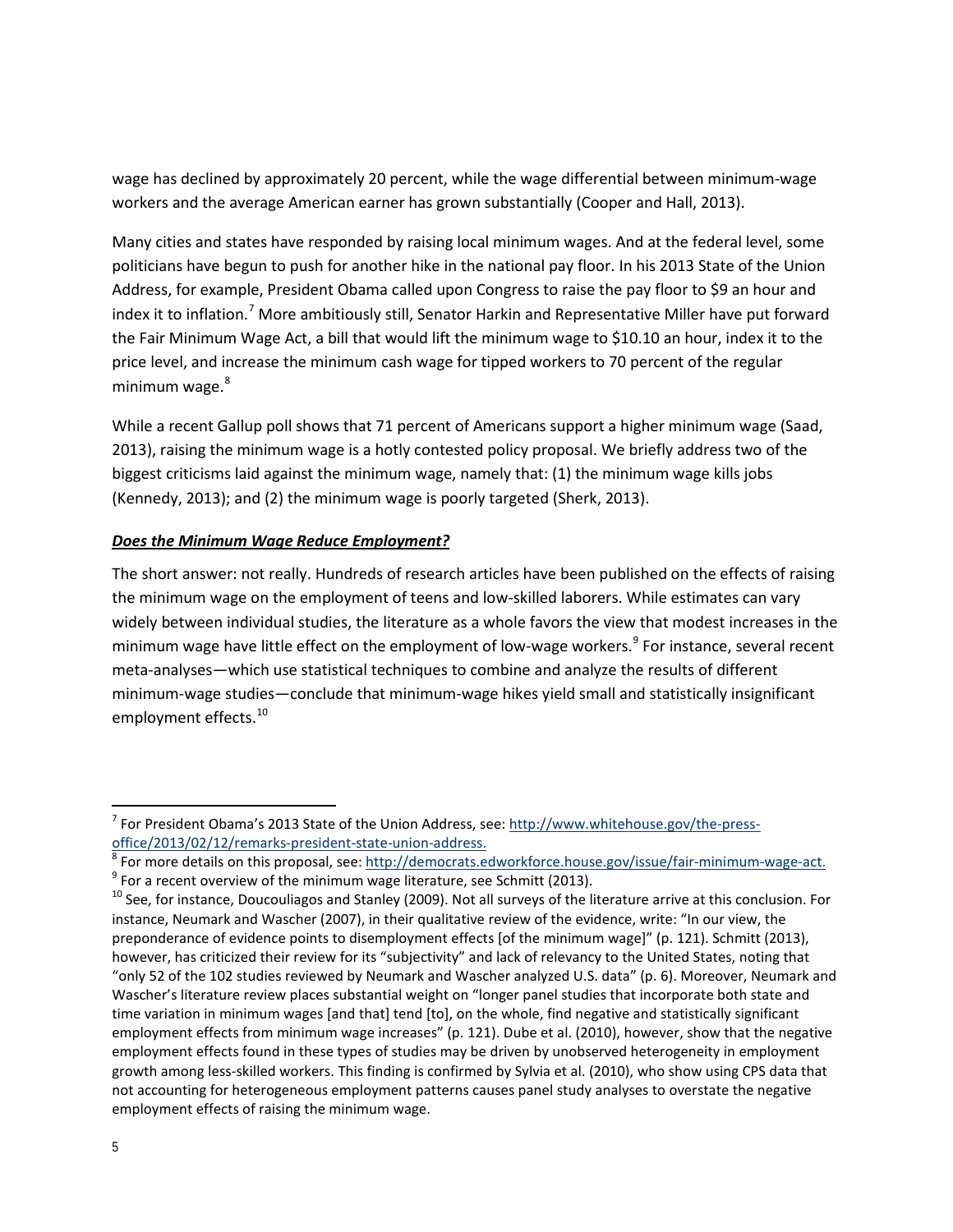There exist a number of hypotheses for why minimum wage increases appear to have marginal effects on employment, although no consensus has emerged as to which are correct and most relevant. <sup>[11](#page-5-0)</sup> Some of the more prominent theories include:

- 1. Firms respond to higher minimum wages by cutting back on hours worked, or increasing wages for higher-skilled workers, rather than shedding personnel.<sup>[12](#page-5-1)</sup>
- 2. Employers pass the costs of the minimum wage onto consumers.
- 3. Employment levels remain the same, but the composition of the low-wage work force changes as firms respond to a minimum-wage increase by hiring higher-quality low-wage workers.<sup>[13](#page-5-2)</sup>
- 4. Higher minimum wages lower the turnover rate in low-wage occupations and therefore reduce the costs that firms incur from turnovers. $14$
- 5. Firms simply absorb the higher labor costs, meaning that increases in the minimum wage translate into lower company profits.<sup>[15](#page-5-4)</sup>

The second hypothesis is particularly worrisome because price inflation may disproportionately hurt low-income consumers. Since minimum-wage workers are concentrated in food and food-service industries,<sup>[16](#page-5-5)</sup> and since poorer households tend to spend a larger share of their disposable income on food than more affluent families, the passage of minimum-wage costs onto consumers may any minimum-wage welfare gains.

Prior research, however, suggests that the inflationary effects of the minimum wage are relatively small. For example, Lemos (2004), in her extensive survey of the literature, finds that the impact of a 10 percent increase in the minimum wage raises food prices by no more than 4 percent and overall prices

<span id="page-5-0"></span> $11$  For a detailed overview of existing theories on how the minimum wage changes the behaviors of firms and lowwage workers, see Schmitt (2013).

<span id="page-5-1"></span><sup>12</sup> Although few studies find support for such a response (Sylvia et al., 2010), the literature on the hour-effects of

<span id="page-5-2"></span>the minimum wage remains relatively sparse and a consensus has yet to emerge (Neumark and Wascher, 2007).<br><sup>13</sup> Few studies have empirically tested this hypothesis, and the analyses that do exist have produced mixed results

<span id="page-5-3"></span><sup>&</sup>lt;sup>14</sup> This line of research remains underdeveloped and inconclusive. There is some evidence, however, that turnover rates in low-skilled occupations decline after minimum-wage increases (Dube et al., 2012).<br><sup>15</sup> Evidence on the effects of the minimum wage on firm profits is limited (Card and Krueger, 1995; Schmitt, 2013).<br><sup>16</sup> In 2012,

<span id="page-5-4"></span>

<span id="page-5-5"></span>service industries (U.S. Bureau of Labor Statistics, 2013(a)).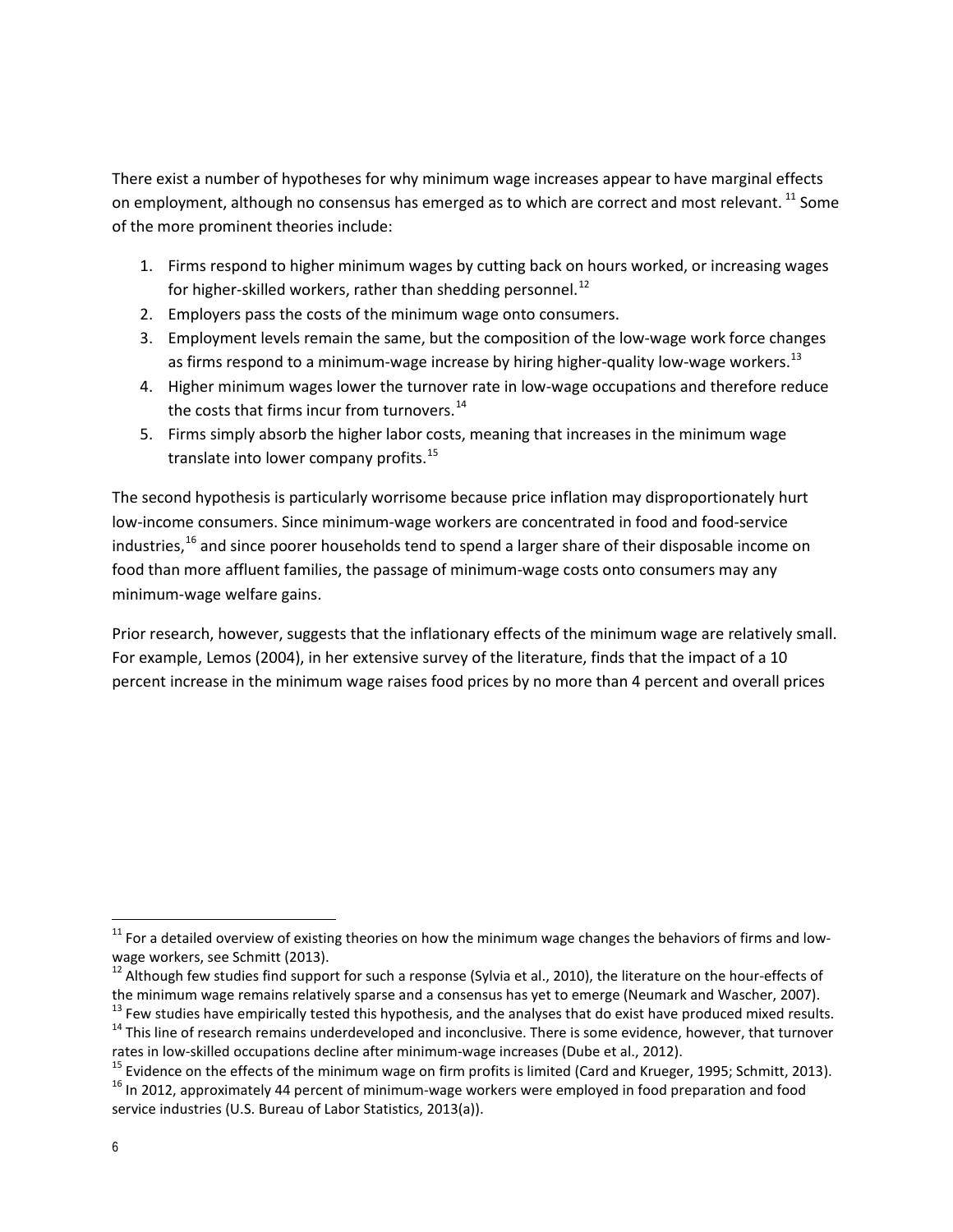by no more than 0.4 percent. Such small inflationary effects are perhaps unsurprising, given that the costs of a minimum-wage hike tend to be quite small relative to the sales revenues of affected firms.<sup>17</sup>

Even in the extreme case where all minimum-wage-related costs are passed through to the consumer, poor households still tend to come out on top. MaCurdy and McIntyre (2001), for example, find that families in the bottom quintile of the income distribution would gain \$112 if the 1996 minimum wage were raised from \$4.25 to \$5.75, and if consumers paid for 100 percent of this minimum-wage hike. This is largely because high-income households consume more on average than poor families, meaning that the affluent bear the bulk of the minimum-wage-induced inflationary costs. Importantly, however, a higher minimum wage also transfers income from poor families without minimum-wage workers to poor families with minimum-wage workers. In fact, according to MaCurdy's and McIntyre's "worst case" price scenario, bottom-quintile households without low-wage workers lose \$127 on average due to minimum-wage inflation, while the net gain for bottom-quintile households with low-wage workers is \$802.

#### *Is the Minimum Wage Poorly Targeted?*

Minimum-wage workers are a diverse group. Nearly two thirds of workers who earn \$7.25 or less an hour are women, and about half are over the age of 25 (Figure 1). Contrary to the popular stereotypes of minimum-wage earners as teenage part-time workers (Harbin, 2011), only a fifth work less than 20 hours a week and more than 70 percent have graduated from high school.

<span id="page-6-0"></span><sup>&</sup>lt;sup>17</sup> A number of studies have estimated the costs of a minimum-wage hike as a percentage of sales revenue in order to estimate the amount by which firms in a specific industry would need to raise prices in order to cover the additional labor costs (Pollin et al., 2004). Included in their calculations of the minimum-wage costs are (1) the costs of paying minimum-wage workers a higher wage, (2) the costs of raising the wages of those workers who are paid just above the minimum wage (i.e., minimum-wage ripple-effect costs), and (3) the costs resulting from the higher payroll taxes that employers must now pay. Estimates of cost-to-sales ratios for different state-specific minimum-wage hikes range from 0.69 percent (for the Floridian restaurant industry following a 19% increase in the state's minimum wage) to as much as 8.3 percent (for Santa Monica's hotel industry following an 85% increase in the minimum wage) (Wicks-Lim and Thompson, 2010).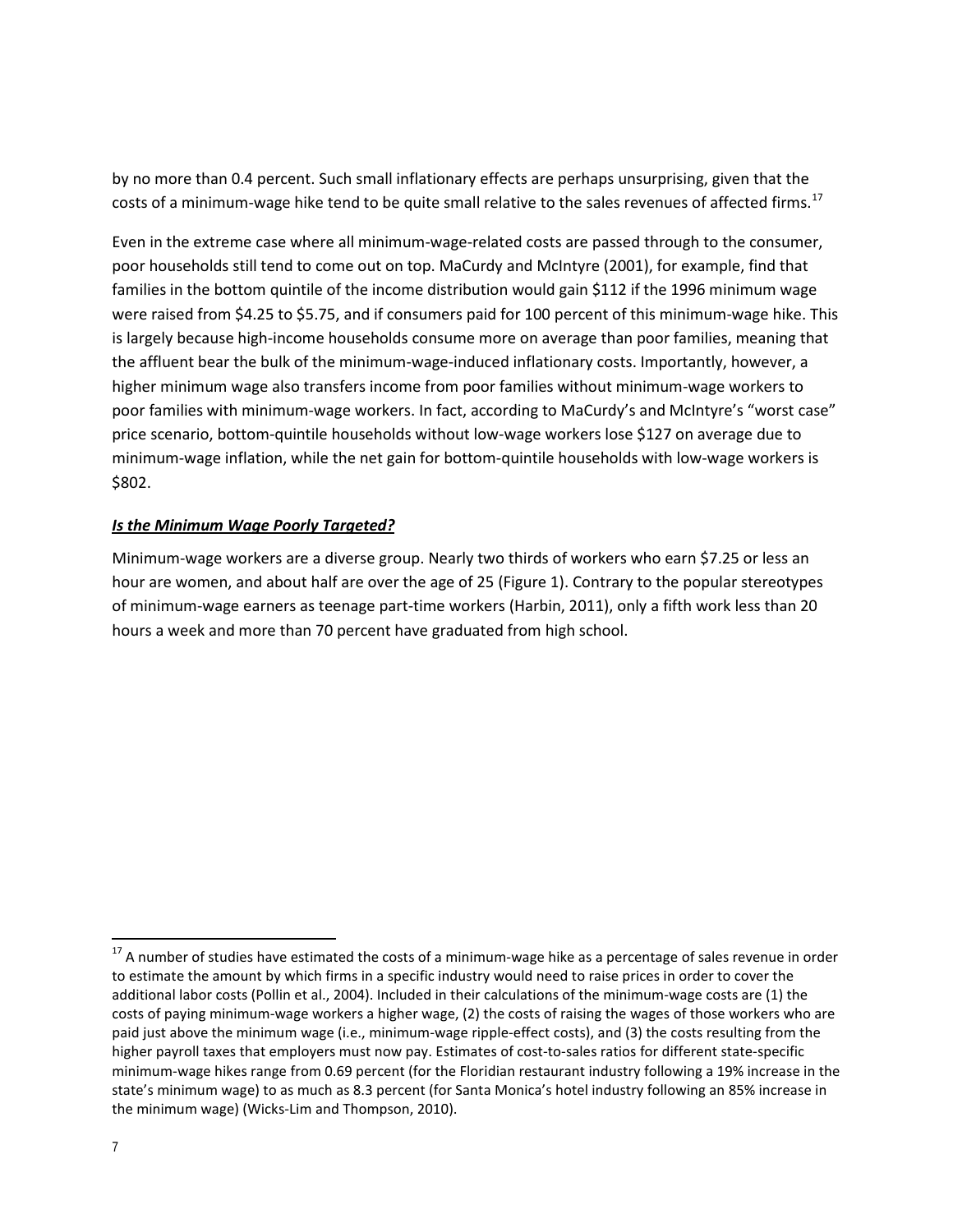

The benefits of a higher minimum wage would also largely accrue to low- and moderate-income households. Analyses of the Harkin and Miller proposal, for instance, show that nearly a quarter of workers who would benefit from raising the minimum wage to \$10.10 an hour have family incomes of less than \$20,000, while 70 percent live with family incomes of less than \$60,000 (Figure 2). That being said, the minimum wage is less focused on poor families than is the EITC. For instance, the Urban-Brookings Tax Policy Center (2013) estimates that, in 2015, 42 percent of all EITC benefits will go to tax filers with cash incomes of less than \$20,000, and 91 percent will go to tax filers with less than \$40,000 in cash income. $^{18}$  $^{18}$  $^{18}$ 

<span id="page-7-0"></span> $^{18}$  Cash income is a more expansive measure of household resources than family income. The Tax Policy Center calculates cash income as adjusted gross income plus "(1) above-the-line adjustments, (2) employee contributions to tax-preferred retirement accounts, (3) tax-exempt interest, (4) nontaxable Social Security and pension income, (5) cash transfers, (6) the employer share of payroll taxes, and (7) imputed corporate tax liability" (Tax Policy Center, 2013).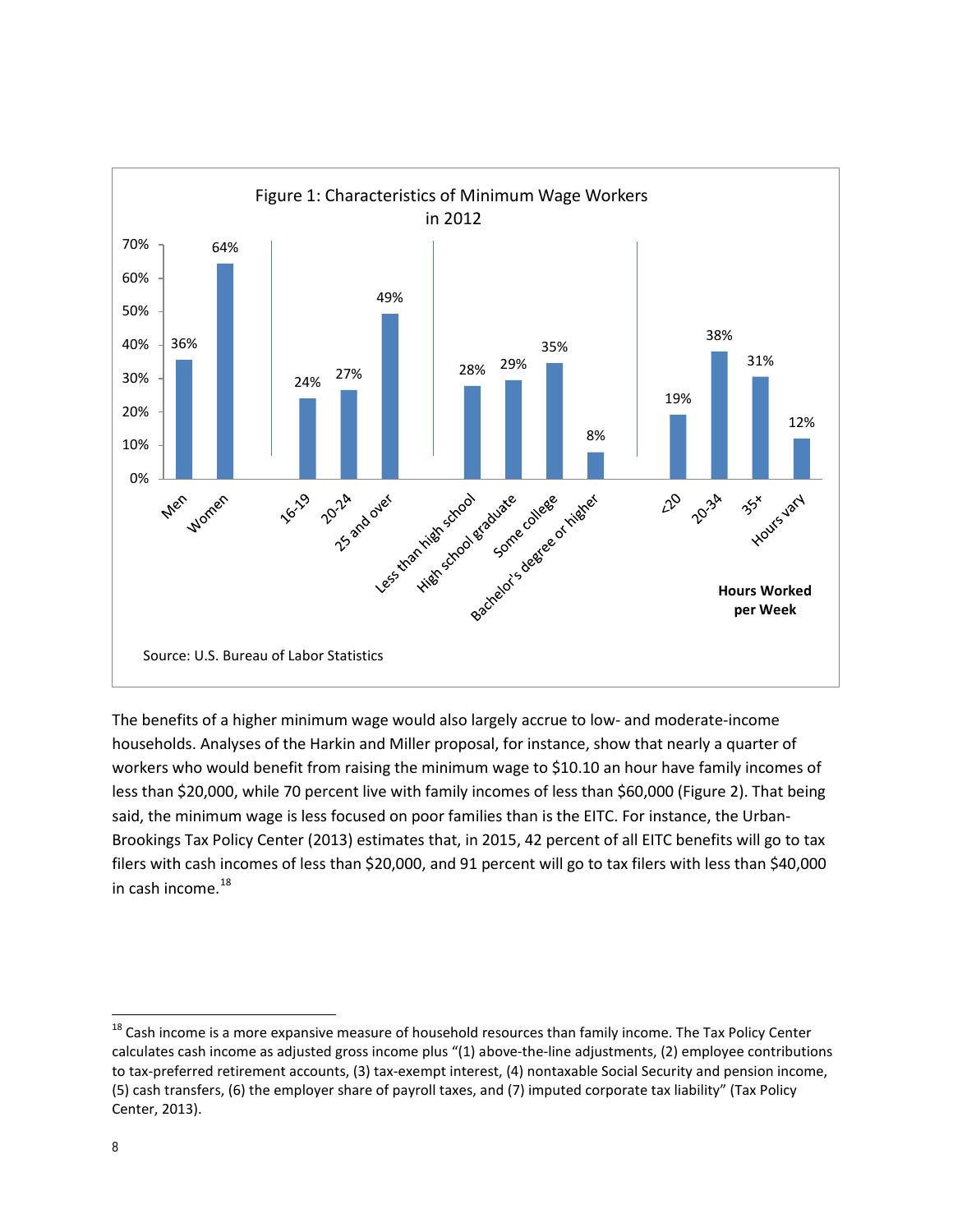

# **EITC Reform, Minimum-Wage Reform, and a Hybrid Proposal**

In this section, we first look at the likely impact of either restructuring the EITC or raising the federal minimum wage. As discussed in greater detail below, our EITC proposal would address many shortcomings of the current program, including reducing marriage disincentives and incentives to have more children, while also increasing EITC generosity for young childless workers. However, it would decrease benefits for larger families. A \$10.10 minimum wage would boost earnings and provide important support to poor households, but it is not optimally targeted and risks disemployment effects. We then discuss a hybrid approach, which would mitigate the drawbacks of either individual proposal. In tandem, these two policy changes would significantly improve the lives of America's working poor families at no cost to the government.

#### *Building a Better EITC*

In recent years, a number of innovative ideas have been proposed to rectify certain shortcomings of the EITC. These include expanding benefits for childless workers and noncustodial parents (Edelman et al., 2009; Berlin, 2007); eliminating marriage penalties by calculating credit amounts based on personal earnings, as opposed to household earnings (Berlin, 2007); and augmenting benefits for families with children (Sawhill and Thomas, 2001). Others have proposed making permanent the American Recovery and Reform Act (ARRA)'s temporary expansions to the EITC, which include boosting EITC benefits for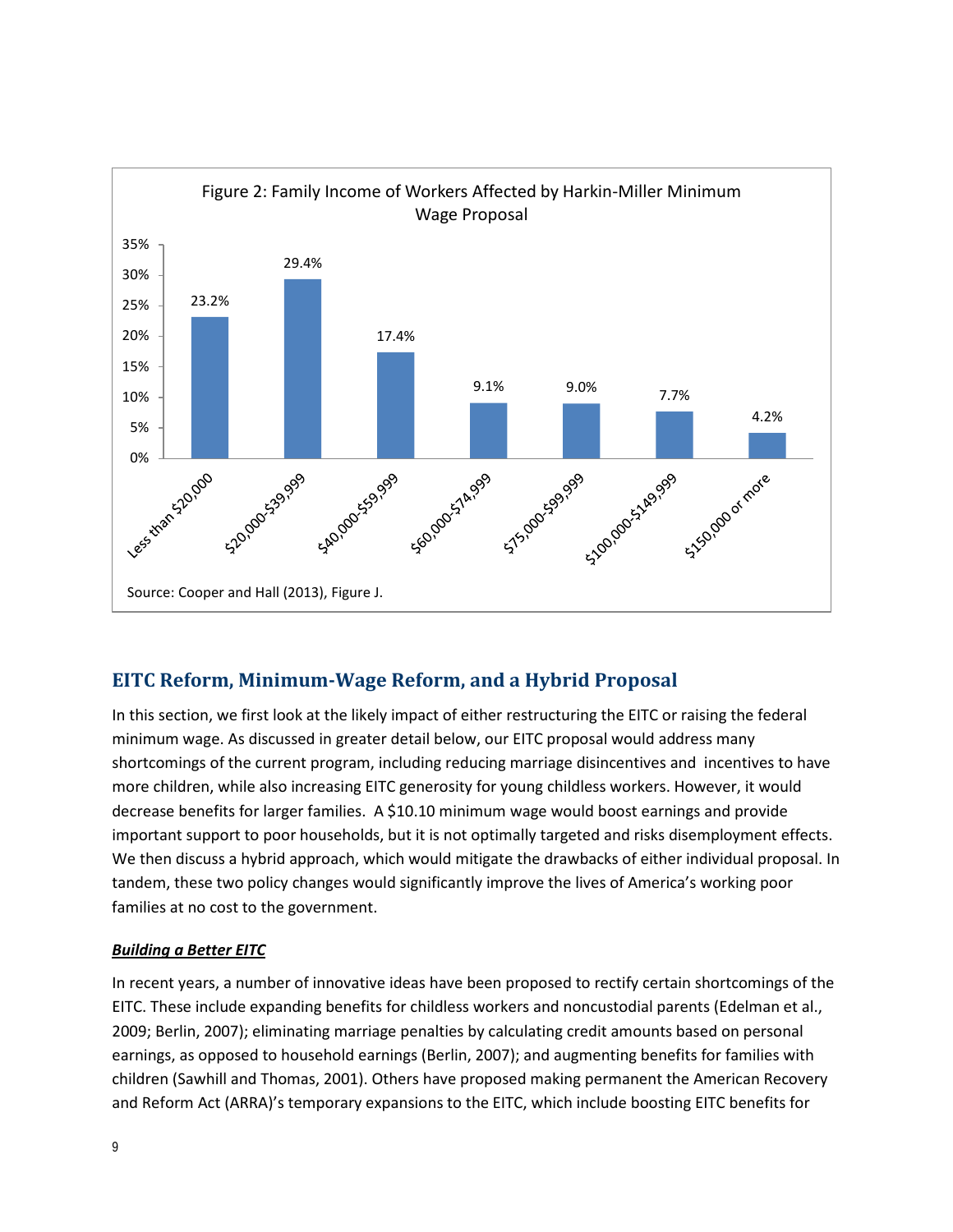families with 3 or more children and expanding the EITC phase-out starting point for married couples (Marr et al., 2013). (These expansions are set to expire in 2017.)

Building upon and adding to this existing body of work, we propose a series of EITC reforms that are designed to achieve four main objectives: (1) reduce early childhood poverty; (2) mitigate marriage penalties; (3) strengthen work incentives for young workers without dependents; and (4) be close to budget-neutral. Bearing those goals in mind, our plan for a better EITC calls for the following changes:

- Create a worker credit and a family credit, both of which would be calculated using individual (as opposed to household) earnings. Using personal earnings to calculate EITC benefits has been shown to reduce the severity and prevalence of marriage penalties (Carasso et al., 2008). Our plan therefore calls for two separate credits: (1) a "worker credit" that applies to workers without dependents and lower-earning spouses in families with children, and (2) a larger "family credit" that applies to the primary (largest) earner in a family with children.
- Increase EITC generosity for workers without children. As underscored in Edelman et al. (2010), current EITC eligibility for childless workers is quite restricted.<sup>[19](#page-9-0)</sup> We therefore propose both raising the maximum benefit and expanding the eligibility range for childless workers. More specifically, we design our worker's credit such that:
	- Workers receive maximum credit after earning \$6,370 (the maximum-credit threshold for childless workers in 2013);
	- The maximum credit is equal to \$1,625 (or about 50% of the maximum benefit for single tax filers with one dependent in 2013);
	- Benefits begin phasing out after \$14,500 (the amount that a full-time (2,000 hours a year) minimum-wage (\$7.25 an hour) worker earns in a year);<sup>[20](#page-9-1)</sup> and
	- Benefits are phased out completely once personal earnings reach \$22,980 (or 200 percent of the federal poverty line for a one person household in 2013). $^{21}$  $^{21}$  $^{21}$
- Create separate EITC tiers for primary earners of families with young children. Instead of basing EITC generosity on family size, our family credit would seek to concentrate benefits among families with young children, since research has shown that the effects of family income on later

<span id="page-9-0"></span> $^{19}$  In 2013, benefits for unmarried childless workers phase out completely once household earnings reach \$14,340, meaning that a full-time (2,000 hours a year) minimum-wage (\$7.25 an hour) worker would not qualify for any EITC support.

<span id="page-9-1"></span><sup>&</sup>lt;sup>20</sup> There is an argument for extending the phase-out threshold to an income level that matches full-time earnings at the higher minimum wage, and we may do so if there is sufficient interest in this plan.

<span id="page-9-2"></span><sup>&</sup>lt;sup>21</sup> Thus, under our new plan, workers without dependents and lower-earning spouses of families with children experience an EITC phase-in rate of about 25.5 percent and a phase-out rate of about 19.2 percent.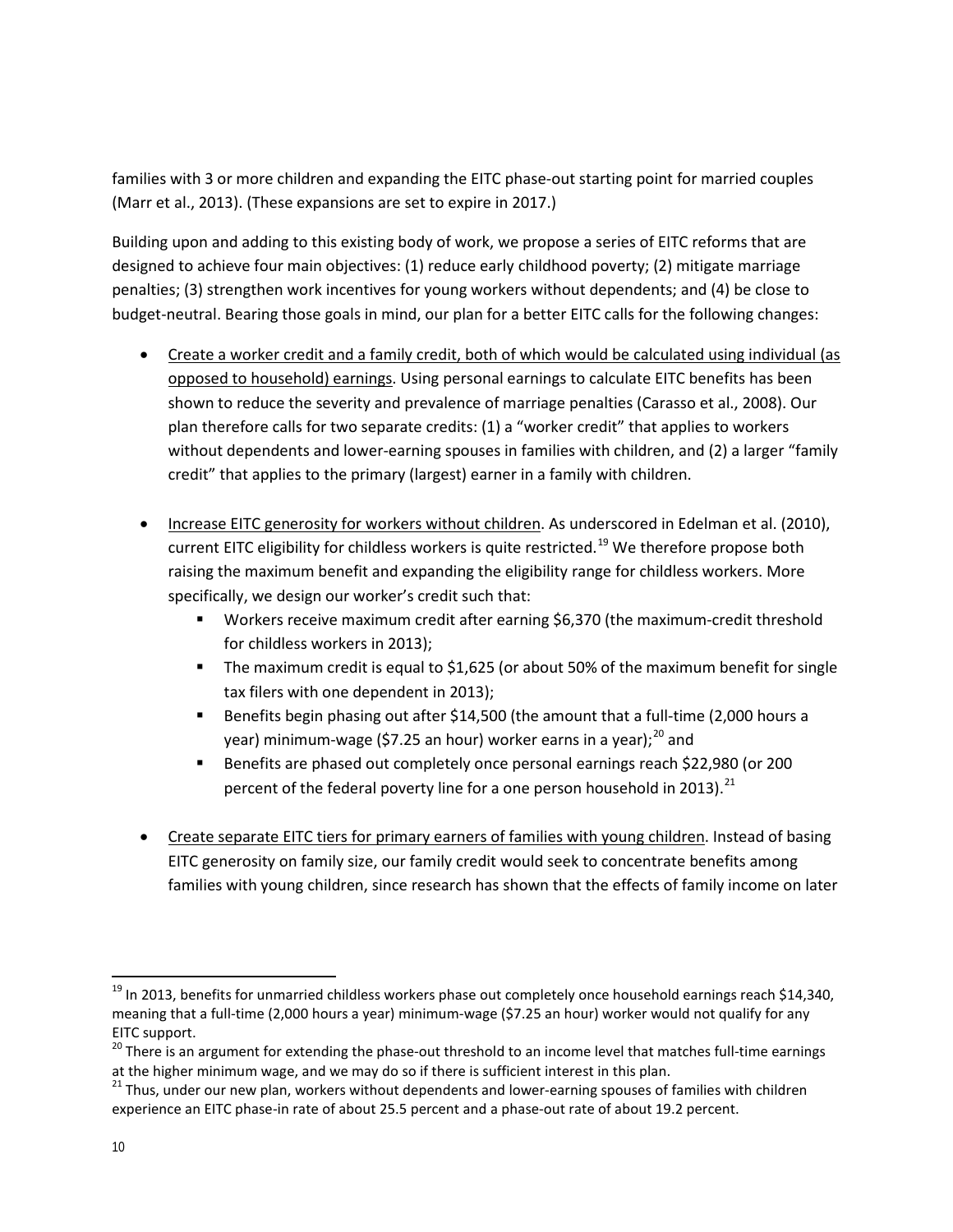child outcomes are particularly pronounced in the early years of life.<sup>[22](#page-10-0)</sup> More specifically, EITC benefits for primary earners (AKA, the family credit) would be based on the age of the youngest child in the family and would be differentiated into three credit tiers:

- Older child tier: Those whose youngest child is age 6 or older would receive 110 percent of the credit amount currently received by single tax filers with one dependent;<sup>[23](#page-10-1)</sup>
- Toddler tier: Those whose youngest child is 3-5 years old would receive 130 percent of the older child tier;
- Newborn tier: Those whose youngest child is age 0 to 2 would receive 150 percent of the toddler tier. $24$
- Expand EITC eligibility to include childless workers in their early twenties. We lower the age eligibility threshold for workers without dependents from 25 to 21. This decision is motivated by research that underscores (1) the importance of having a strong start in the labor market,<sup>[25](#page-10-3)</sup> and (2) the low levels of labor force activity among low-income young men, many of whom will

<span id="page-10-0"></span> $^{22}$  Economists, developmental psychologists, and neuroscientists have long stressed the importance of early childhood to long-term cognitive and social development. Brain development is a cumulative process that builds upon earlier neural foundations (Bales et al., 2007). Because many of the brain's most basic and critical neural pathways are formed in the first years of life (when the brain is most sensitive to the surrounding environment), experiences that negatively impact early brain development can have long-lasting implications for brain functioning (Center on the Developing Child, 2013). This, in combination with the fact that the brain's capacity for change decreases with age, have led many to argue that earlier interventions will be more effective at improving long-term cognitive and social development than remediation later in life (Cunha et al., 2010; Reeves and Howard, 2013). A growing body of empirical evidence also supports the focus on early childhood. Results from the Abecedarian Program and the Perry Preschool Experiment showed that many of the benefits of early childhood investment carried over into adulthood (Heckman and Masterov, 2007). More recent non-experimental work generally reaffirms the formative importance of a child's first years. Gaps in school readiness tend to translate into gaps in school achievement (Sawhill et al., 2012; Duncan et al., 2010), and fewer than half of children living in poverty at 9 months are school-ready at age 5, as compared to 75 percent of children that are above 185 percent of the poverty line (Isaacs and Magnuson, 2011). Moreover, association between child poverty and a child's earnings as an adult appears to be strongest in early childhood (Duncan et al., 2010), adding support to the idea that intervening early may be more effective (and more cost effective) than intervening in the later years of child's life.

<span id="page-10-1"></span><sup>&</sup>lt;sup>23</sup> Under the current EITC system, workers can also claim as dependents children who are either (1) over the age of 18, and permanently and totally disabled, or (2) children who are between the ages of 18 and 24 and who are fulltime students. In simulations of our proposed EITC, we treat these dependents as "older children."

<span id="page-10-2"></span> $24$  Equivalently, the newborn tier and the toddler tier are equal to about 206 percent and 138 percent of the current EITC schedule for single tax filers with one dependent, respectively. We envisage phasing in any changes to the EITC slowly since there would be some existing families that would lose benefits under our plan.<br><sup>25</sup> A weak start in the labor force has long term consequences for earnings and employment. In general, bouts of

<span id="page-10-3"></span>unemployment tend to depress future labor market outcomes; the "scarring" effects of youth unemployment, however, are particularly pronounced (Caliendo et al., 2011). One U.S. study, for instance, found that six months of unemployment at age 22 lowered wages by 8 percent at age 23, and continued to adversely affect earnings over the next eight to nine years (Mroz and Savage, 2006). Moreover, these persistent earnings penalties tend to hit less-skilled youth the hardest (Burgess et al., 2003), suggesting that early career unemployment reduces economic mobility.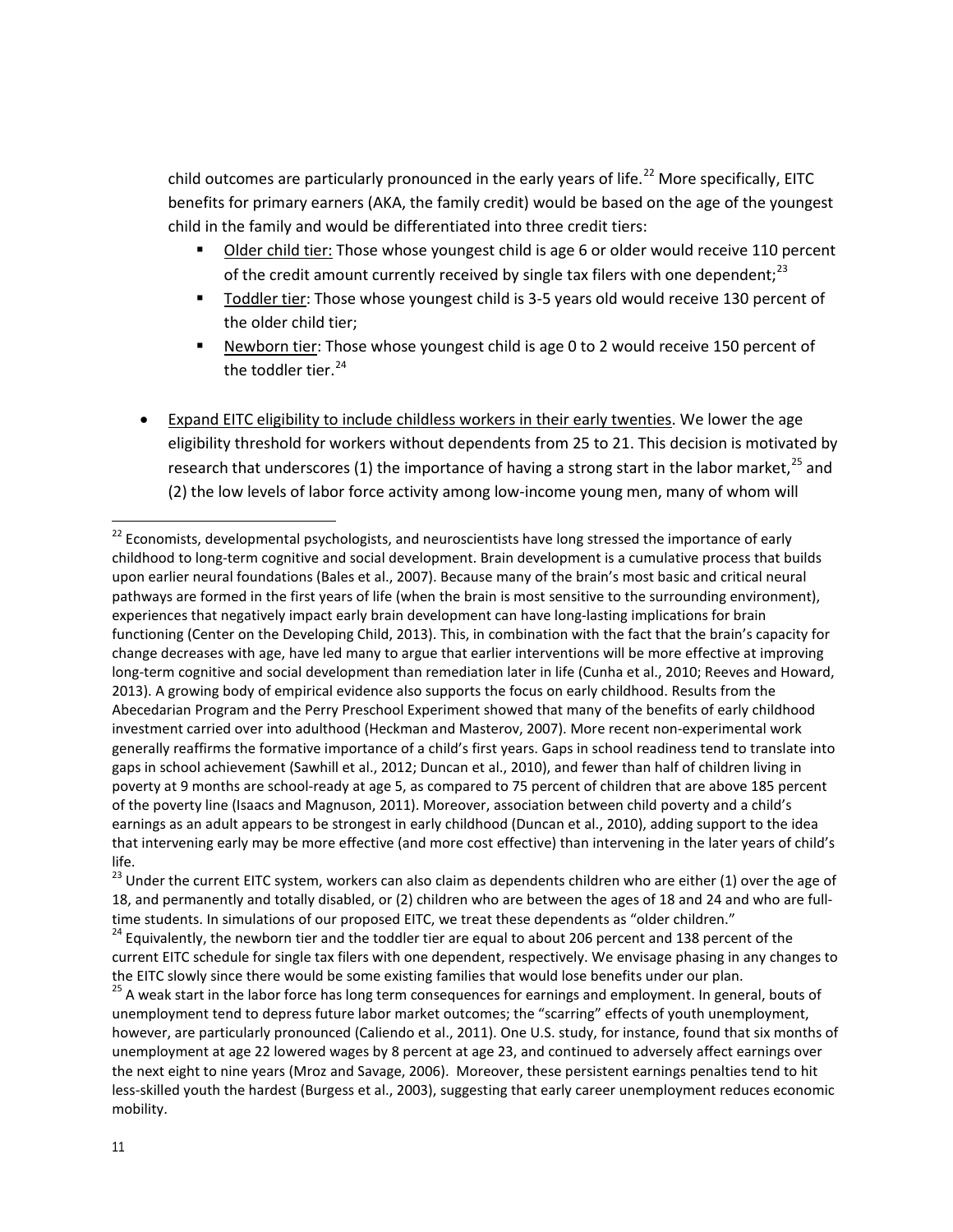eventually become fathers.<sup>[26](#page-11-0)</sup> However, in order to offset the costs of providing these workers with more generous EITC benefits, our proposed EITC also lowers the upper-bound age for EITC eligibility to 39.

- Strengthen the work requirements for EITC eligibility. In order to incentivize full-time employment, we propose conditioning EITC eligibility for childless workers and lower-earning spouses on hours worked in a year. In particular, EITC eligibility for workers without dependents would be conditional upon working at least 1,500 hours a year, which is roughly equivalent to working full time (40 hours a week) for three-quarters of the year. This relatively strict work requirement not only incentivizes full-time employment, but also seeks to ensure that our more generous childless-worker tax credit goes to hard-working individuals who are truly struggling to make ends meet. Recognizing the existence of important tradeoffs between work and parenting, we propose less stringent work requirements for lower-earning spouses in families with children: 1,000 hours a year, which is equivalent to working full-time for half a year. We do not impose any work requirements on single parents or one-earner families with dependents.<sup>[27](#page-11-1)</sup>
- Restrict eligibility for worker credits to earners in households that are at or below 200 percent of the federal poverty line. Basing EITC benefits on personal earnings tends to increase EITC eligibility up the household income scale. Thus, to ensure that the EITC continues to target lower-income households, our plan restricts the worker credits to childless workers and lowerearning spouses living at or below 200 percent of the federal poverty line. While such a restriction on household income does reintroduce some marriage disincentives into the EITC (particularly for higher-earning EITC beneficiaries),<sup>[28](#page-11-2)</sup> it was necessary to hold down the total costs of our proposal.<sup>[29](#page-11-3)</sup>

Ultimately then, our plan—which is visually summarized in Figure 3—prioritizes full-time work over parttime employment, young children over big families, and young single adults over older childless workers. While we recognize that such tradeoffs are not ideal, we believe that the above expansions and reallocations of funds represent budget-feasible improvements to the current EITC.

<span id="page-11-0"></span><sup>&</sup>lt;sup>26</sup> Labor force participation rates among male high school dropouts and men with only high school degrees have declined sharply since the late 1970s (Juhn and Potter, 2006), and unemployment rates for men without a high school degree stood at 11.6 percent in 2012 – roughly 43 percent higher than the national average (U.S. Bureau of Labor Statistics, 2013 (b)). For a good overview of the labor market obstacles facing low-income young men, see

<span id="page-11-1"></span>Carasso et al. (2008).<br><sup>27</sup> Hours requirements are administratively difficult to monitor but it should be possible to translate these into income thresholds if that is a serious issue.

<span id="page-11-2"></span> $^{28}$  For example, a childless man who earned \$20,000 in 2013 would be eligible for \$571 in tax credit under our proposed EITC. If, however, this man married a single mother of two children who earned at least \$20,000 a year, he would lose all of his EITC benefits.<br><sup>29</sup> In our proposed EITC, we also maintain the eligibility restrictions on income from investments. In 2013, for

<span id="page-11-3"></span>example, households with more than \$3,300 in investment income were not eligible for EITC benefits.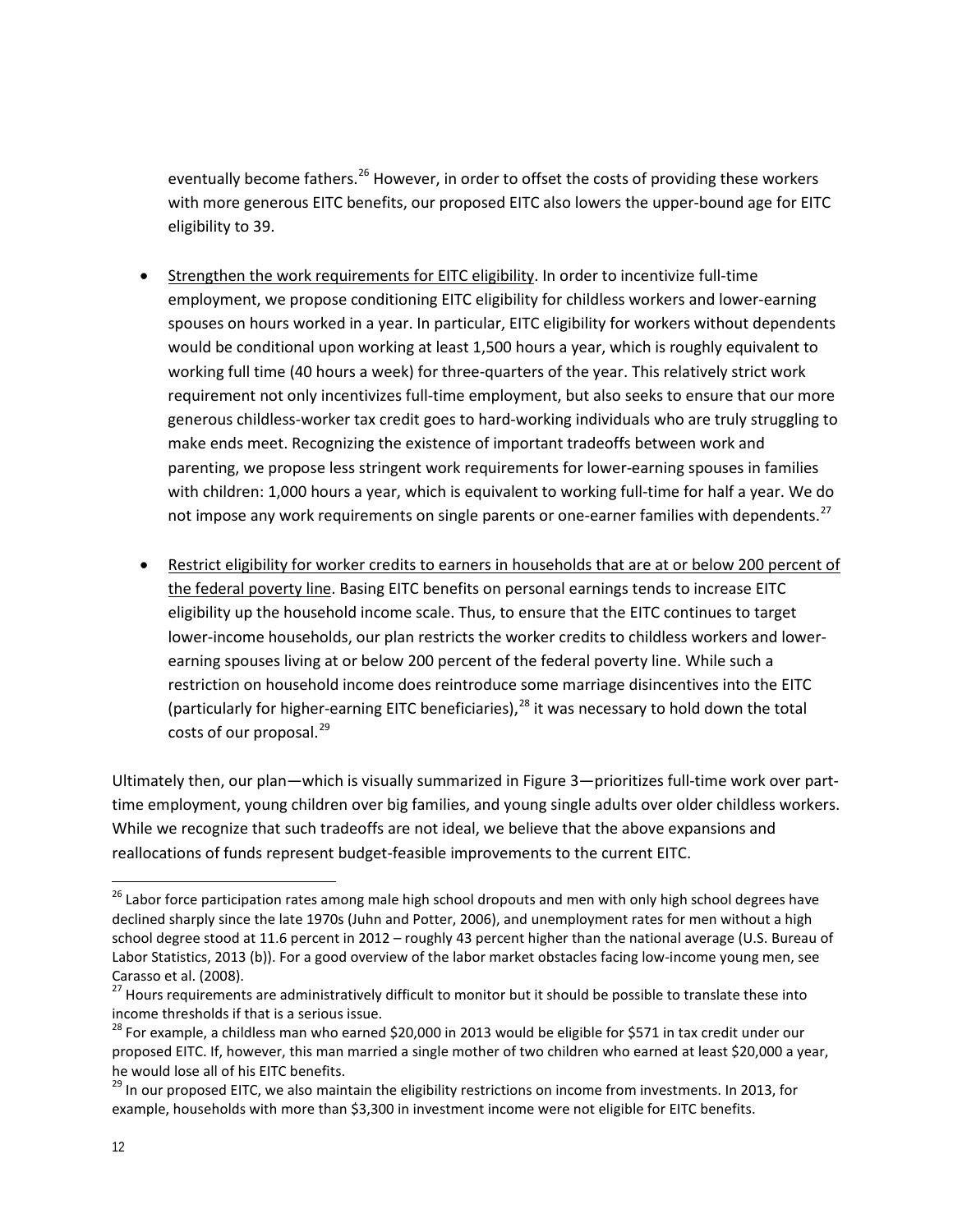

<span id="page-12-1"></span>To assess the costs and effects of our EITC proposal, we use 2011 data from the March Census Population Survey (CPS) to simulate three versions of the EITC, namely: (1) the current EITC program; (2) the current EITC program without the temporary ARRA expansions;<sup>[30](#page-12-0)</sup> and (3) our newly proposed EITC.<sup>[31](#page-12-1)</sup>

<span id="page-12-0"></span><sup>&</sup>lt;sup>30</sup> More specifically, the ARRA increased EITC benefits for families with three or more children and extended the income level at which EITC benefits begin to phase out for married couples. These provisions are set to expire in 2017.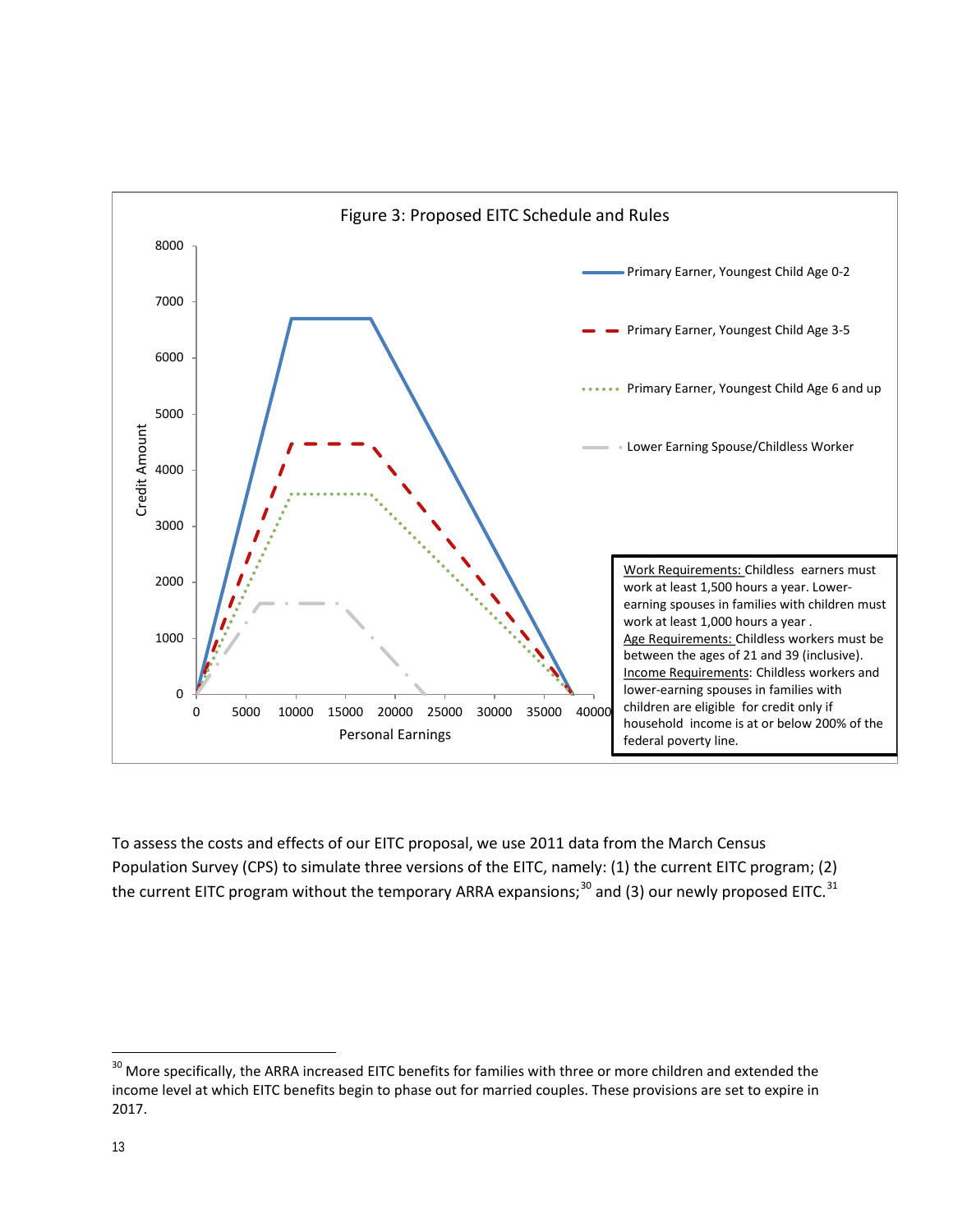We view version (2) as our baseline EITC scenario because it encapsulates all of the permanent features of the current EITC.<sup>[32](#page-13-0)</sup> We simulate scenario (1) in order to show the effects of making permanent the temporary ARRA expansions of the EITC and to provide a viable alternative policy to our EITC proposal.<sup>[33](#page-13-1)</sup>

Importantly, our simulations do not take into account any changes in labor supply that might arise from a restructuring of the EITC; rather, household credit amounts are computed by applying the schedules and eligibility rules under each EITC scenario to the annual hours worked and annual earnings reported by CPS respondents.<sup>[34](#page-13-2)</sup> Total program costs are then calculated by aggregating EITC benefits across households. However, because the CPS tends to undercount EITC benefits (Meyer et al., 2009), we use

<span id="page-13-0"></span><sup>32</sup> Relevantly, our estimates of the poverty reductions associated with the ARRA expansions of the EITC align closely with other published simulations. For example, Marr et al. (2013) estimate that the ARRA expansions of the EITC lifted approximately 500,000 people out of poverty in 2011 and that the EITC in its entirety lifted about 3.1 million children out of poverty. Our simulations place these poverty reductions at about 510,000 people and 3.1 million children, respectively.

<span id="page-13-1"></span><sup>33</sup> Note, for example, that President Obama's 2013 Budget Proposal includes making the ARRA expansions of the EITC a permanent addition to the tax credit program.

<span id="page-13-2"></span><sup>34</sup> More specifically, we first use 2011 EITC parameters and rules to impute EITC benefits to families in our CPS sample. We rely on the Census Bureau's definitions of family type (e.g., primary families, related subfamilies, unrelated subfamilies, unrelated individuals) to identify distinct tax units. Our simulated EITC cost estimates (\$42 billion in 2011) closely match the EITC cost estimates produced by the Census Bureau (\$43 billion in 2011), despite the fact that the Census Bureau uses a different imputation methodology. To simulate our baseline version of the EITC (i.e., version 2), we then eliminate the third EITC tier for families with three or more children, reduce EITC phase-out extensions for married couples back to pre-ARRA levels, and impute a new set of EITC benefits using these modified parameters. Finally, to calculate benefits under our proposed EITC program, we impute credits to individual workers based on reported personal earnings and then aggregate credits across working members in a family.

 $31$  We use 2011 EITC parameters to simulate all three EITC scenarios. Thus, in the case of scenario (2), we employ the EITC parameters that were effective in 2011, but eliminate the third tier for families with three or more children and reduce the married-couple extensions from \$5,080 more than single tax filers to \$3,000 more than single tax filers. Similarly, the parameters for our EITC proposal – i.e., scenario (3) – are derived from 2011 EITC parameters and 2011 federal poverty thresholds. The only exceptions to this rule are our proposed EITC parameters for childless workers and lower earning spouses in families with children. Specifically, we use the exact parameters discussed in the main text of this report to impute credits to lower-earning spouses in families with children and workers without dependents. We do this because, while the family credits are simple multiples of existing EITC schedules and can therefore be easily translated into their 2011 counterparts, our new worker credit is constructed using the current minimum wage, which has not been adjusted for inflation. For the sake of simplicity then, our simulations do not make any inflationary adjustments to the proposed EITC parameters for childless workers and lower earnings spouses.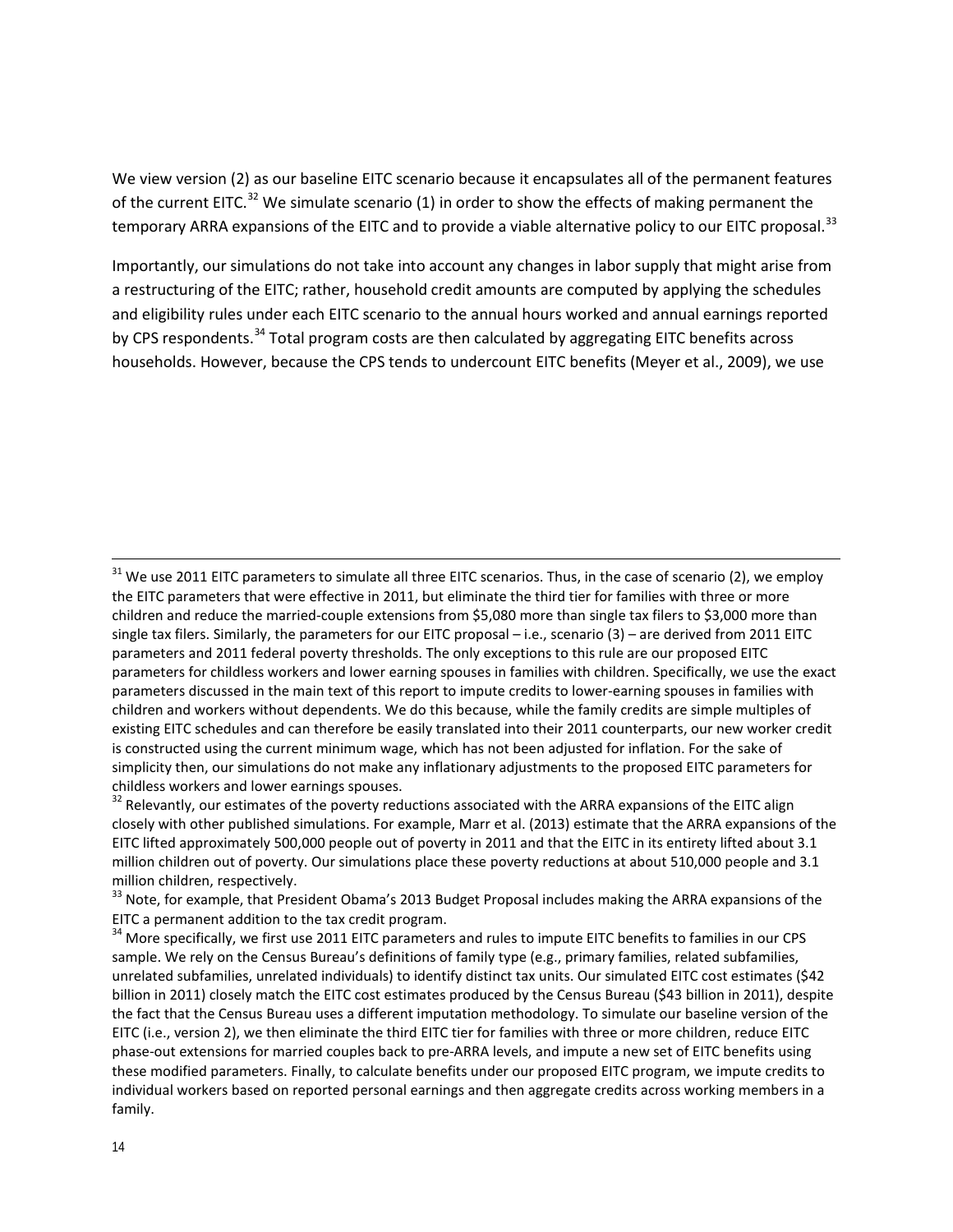EITC cost estimates produced by the Internal Revenue Service (IRS) to scale up our CPS-based cost estimates. [35](#page-14-0)

To calculate supplemental poverty measure (SPM) poverty rates under each of our EITC scenarios, we link 2011 data from the U.S. Census Bureau's SPM Public Use Research Files to our sample of CPS households. This published dataset contains data on the various components of the SPM poverty equation for each household in our CPS sample, thereby allowing us to easily recalculate SPM poverty rates under different parameterizations of the EITC.<sup>[36](#page-14-1)</sup>

As illustrated in Figure 4, implementing our EITC proposal would produce modest but meaningful reductions in poverty, especially among those individuals and households that experience the highest poverty rates.<sup>[37](#page-14-2)</sup> Overall poverty is predicted to fall by about 2 percent from pre-ARRA levels (1 percent from current levels), while early childhood poverty declines by more than 6 percent from its pre-ARRA rate of 21.1 percent (4.5 percent from current levels). For single parents, who experience a pre-ARRA poverty rate of 31.5 percent, poverty is expected to drop by nearly a percentage point (or by about 3 percent). While these reductions may seem small, they translate into over 320,000 young children and nearly 120,000 single-parent households being lifted out of poverty (relative to pre-ARRA numbers). Under our proposal, poverty among prime-age adults and childless workers would also drop from pre-ARRA levels by about 3 and 1 percent, respectively.

While our EITC proposal has the benefits of removing significant marriage disincentives, encouraging work among young childless workers, and targeting early childhood poverty, it also has some drawbacks.

$$
Cost_{j\_Final} = \left(\frac{Cost_j}{Cost_1}\right) * Cost_{IRS},
$$

<span id="page-14-0"></span><sup>&</sup>lt;sup>35</sup> The Internal Revenue Services (2012) estimates that nearly \$62 billion of EITC benefits were distributed in 2011. In contrast, CPS-based estimates place this figure at about \$43 billion. Assuming that the CPS correctly matches the distribution of credits across household types, we can use the following equation to appropriately scale up cost estimates for our three versions of the EITC:

Where  $Cost_{j\_Final}$  is the final (scaled-up) cost of EITC version j;  $Cost_j$  is the estimated cost of EITC version j using the CPS;  $Cost_1$  is the estimated cost of current EITC program (aka, the EITC version 1) using the CPS; and  $Cost_{IRS}$  is the IRS-estimated cost of the current EITC program (aka, \$62 billion).

<span id="page-14-1"></span> $36$  Importantly, the SPM research files contain the Census Bureau's imputed EITC values for each household. We can therefore recalculate SPM poverty rates for different EITC parameterizations by replacing the Census Bureau's EITC values with our own imputed EITC benefits. Note that we conduct this computation for all three EITC scenarios, including the "current EITC version" (aka, scenario 1). Importantly, the SPM poverty rates that we simulate under the current EITC program are almost identical to the 2011 SPM poverty rates published by the U.S. Census Bureau (Short, 2012). For a detailed overview of the methodology used to calculate SPM poverty components and poverty rates, see Short (2013).<br><sup>37</sup> For household units, we use the Census Bureau's "SPM unit," which the Census Bureau defines to be: "All

<span id="page-14-2"></span>related individuals who live at the same address, including any coresident unrelated children who are cared for by the family (such as foster children) and any cohabitors and their relatives" (Short, 2012). Note then that our definition of household differs from the definition of "tax units" that we used to impute current EITC benefits. Specifically, recall that primary families and related subfamilies living at the same address constitute distinct "tax units," as do unrelated cohabitors and their relatives.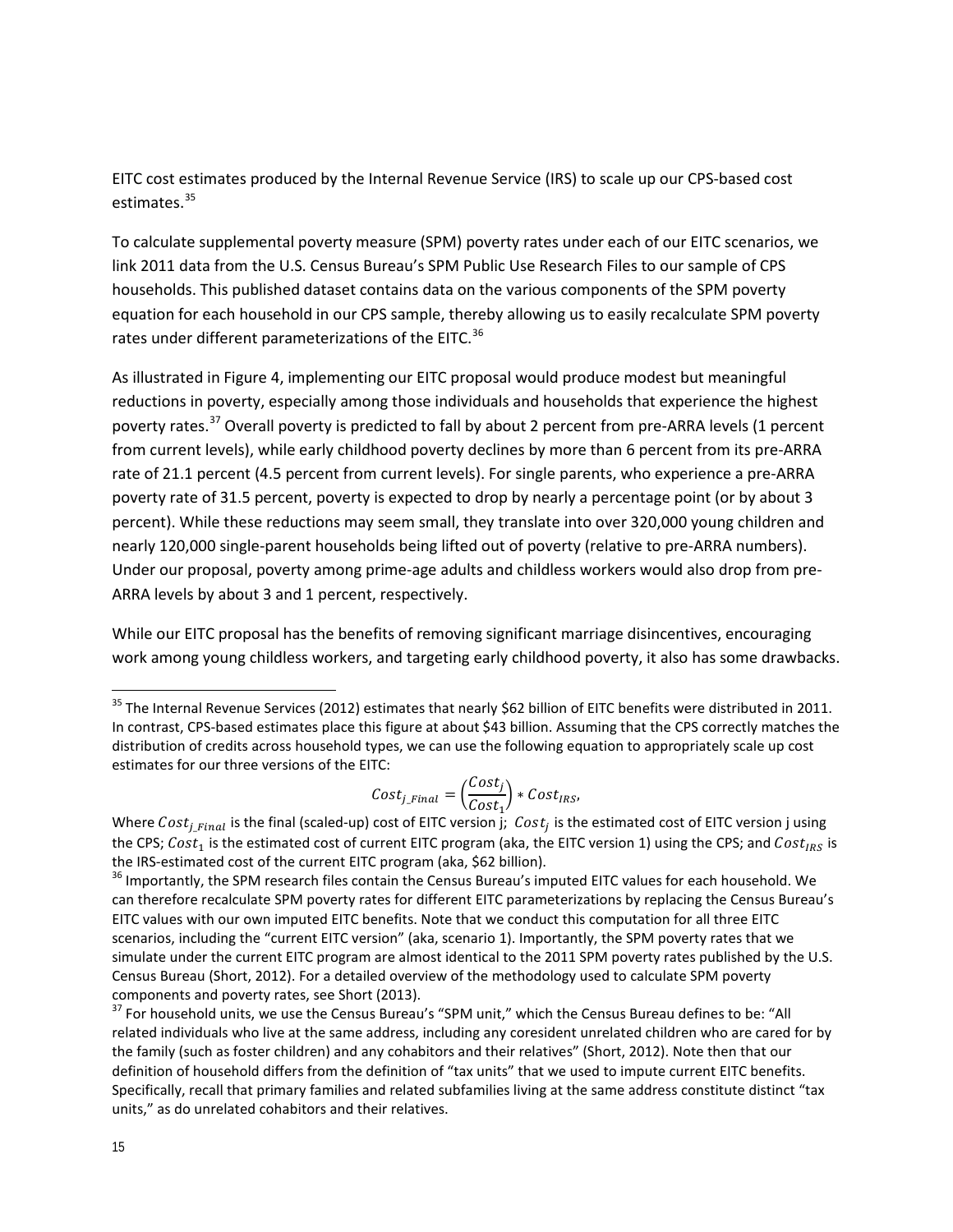Due to the trade-offs that we had to make in designing a budget-conscious proposal, not everyone is a winner under our new plan. Specifically, because this proposal shifts funds from older children to younger children, our preferred EITC is expected to increase poverty rates among children aged 6 to 18 by about half a percent from pre-ARRA levels (and by about 2.5 percent from current levels). Furthermore, while poverty rates for one-child families are about 7 percent lower under our proposed EITC than under a pre-ARRA EITC, they are 1 percent higher for families with two children.<sup>[38](#page-15-0)</sup>

We estimate that enacting our proposed EITC reforms would add approximately \$10 billion to the current EITC budget (\$16 billion more than the cost of a pre-ARRA EITC). As we discuss in detail later on, both the drawbacks to larger families and those with older children and the additional costs would be offset by implementing the EITC changes in conjunction with a higher minimum wage.

<span id="page-15-0"></span><sup>&</sup>lt;sup>38</sup> Note that poverty among families with more than two children is lower than pre-ARRA levels because larger families tend to have younger children and our plan substantially boosts EITC credits for families with very young children.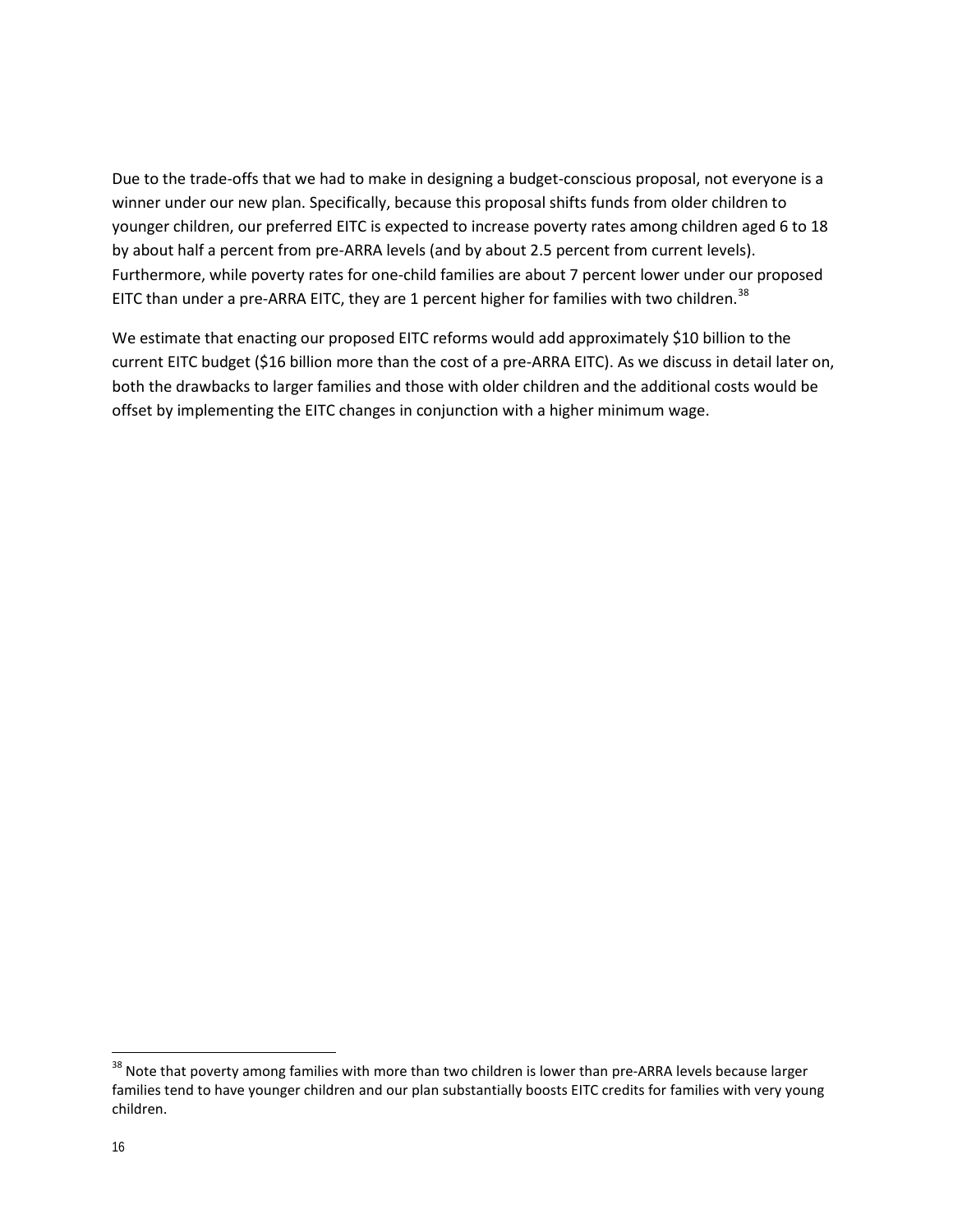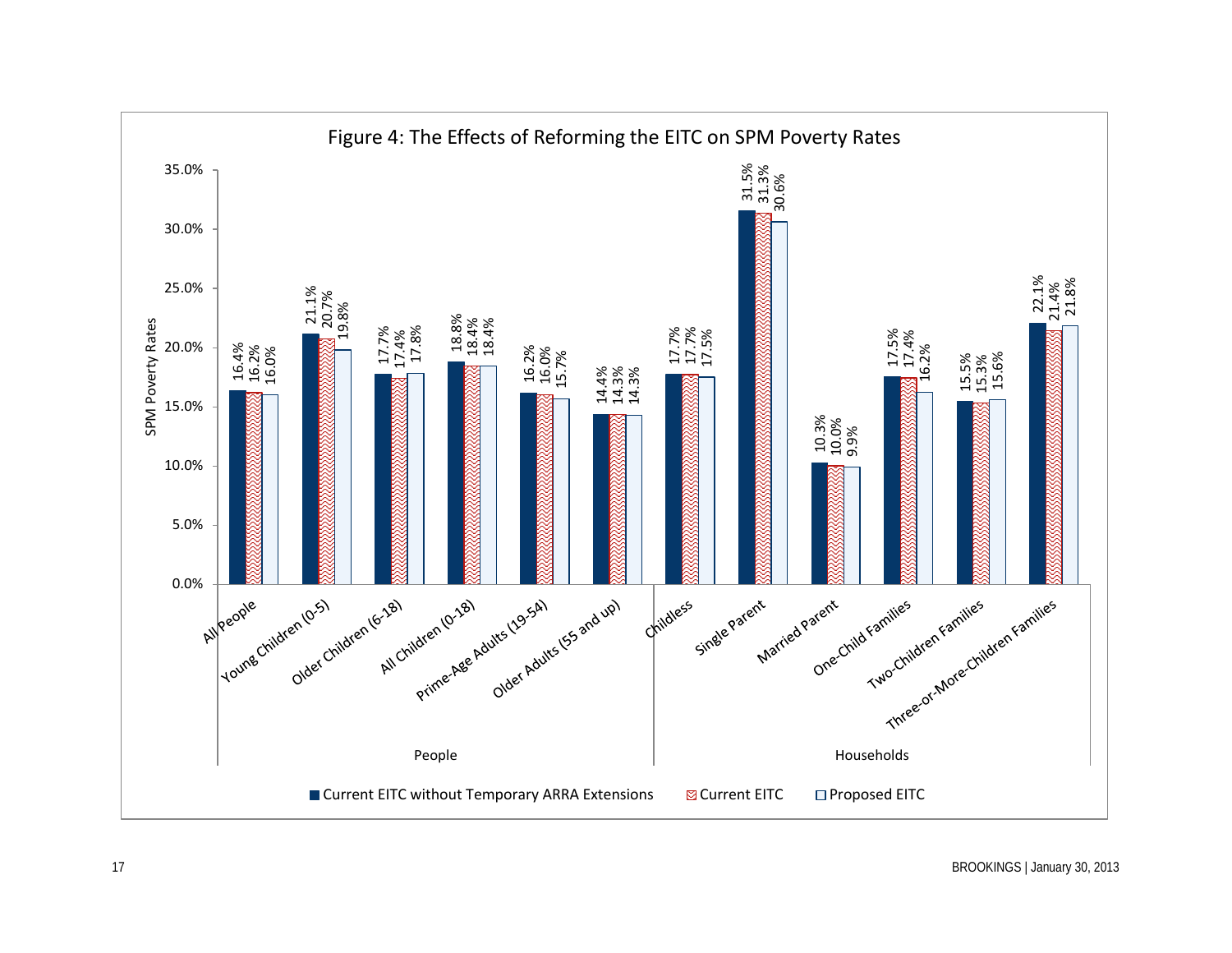#### *Raising the Minimum Wage to \$10.10 an Hour*

To assess the benefits of lifting the pay floor, we simulate the effects of raising the minimum wage to \$10.10 an hour on household earnings. Our simulations, which are based on the same sample of CPS households used in the EITC simulations, do not take into account changes in labor supply or labor demand that might arise from raising the federal minimum wage; rather, they assume that all wage and salary workers earn at least \$10.10 an hour and hold all else constant.<sup>[39](#page-17-0)</sup> In these simulations, we also assume that the increase in the minimum wage does not affect the small proportion of workers who earn below the current minimum wage.<sup>[40](#page-17-1)</sup> While this assumption is in keeping with prior minimum-wage policy simulations (Sawhill and Thomas, 2001), it should be noted that other minimum-wage proposals that raise both the regular and the tipped minimum wage (e.g., the Harkin/Miller proposal) would likely generate larger effects than those reported in this paper $41$ .

Because hourly earnings are not directly observed for the full March CPS sample, we construct an approximate measure of hourly earnings by dividing a person's reported annual earnings by the product of his/her reported hours worked per week and reported weeks worked per year. While this method of computing hourly earnings is relatively common in the literature,  $42$  an analysis of the CPS Outgoing Rotation Groups (ORG), which directly asks respondents about their hourly wages, suggests that our constructed hourly earnings distribution overstates the prevalence of sub-minimum-wage earners.<sup>[43](#page-17-4)</sup> We

<span id="page-17-0"></span> $39$  Our target population – i.e., wage and salary workers who are affected by the \$10.10 minimum wage – is defined as all workers aged 16 and over who (1) have positive annual earnings from wages or salaries, (2) earn between \$7.25 an hour and \$10.10 an hour, and (3) did not have any self-employment earnings in the previous year. The third condition seeks to exclude self-employed individuals from our target population, since people who are self-employed are not likely to benefit from higher minimum wages. However, since some employees may supplement their wages and salaries with self-employed work, our target population likely misses some potential beneficiaries of a higher minimum wage. For each individual in our target population, we then simulate an increase in the minimum wage by multiplying his/her annual hours worked by \$10.10. We then aggregate post-intervention annual earnings across members in each household in order to arrive at a post-intervention household earnings

<span id="page-17-1"></span>average. As in the case of our EITC simulations, we use SPM units to define households.<br><sup>40</sup> In our sample of households, approximately 16.5 percent of wage and salary workers who earn less than \$10.10<br>an hour are sub-mini

<span id="page-17-2"></span><sup>&</sup>lt;sup>41</sup> It is also important to note that these simulations—which rely on 2011 data—do not reflect post-2011 changes in state minimum-wage laws.<br><sup>42</sup> See, for example, Sawhill and Thomas (2001) and Rodgers et al. (1993).<br><sup>43</sup> Sawhill and Thomas (2001), who derived a CPS measure of hourly earnings using the same method described

<span id="page-17-3"></span>

<span id="page-17-4"></span>above, arrived at a similar conclusion when they analyzed data from the Survey of Income and Program Participation (SIPP) – a dataset which, like the CPS ORG, directly asks respondents about their hourly earnings.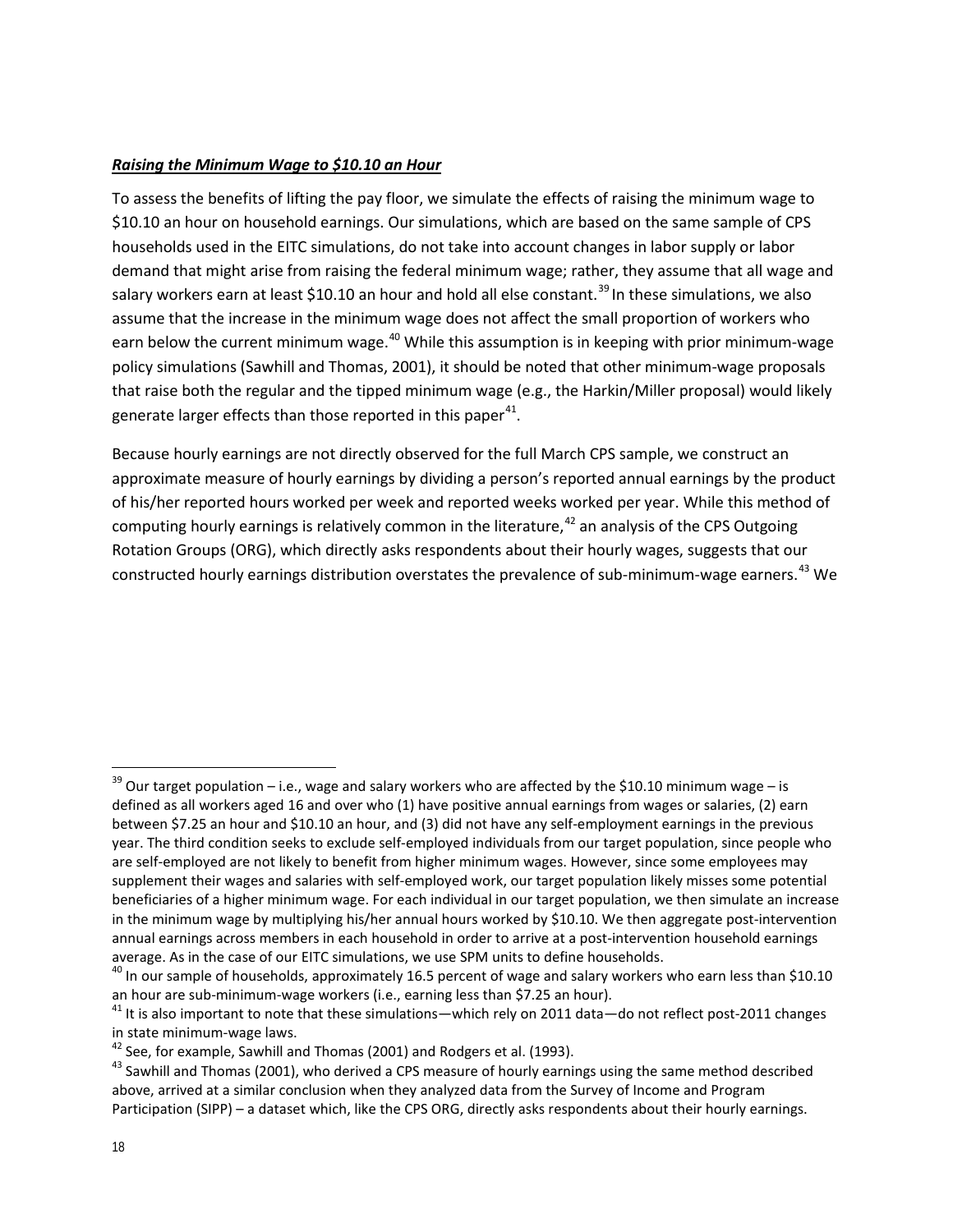take a number of steps to correct this discrepancy.<sup>[44](#page-18-0)</sup> Following these corrections, we find that our CPS earnings distribution replicates both the CPS ORG proportion of sub-minimum-wage earners and the CPS ORG proportion of workers earning between \$7.25 and \$10 per hour. Moreover, we estimate that the average hourly pay among those workers in our CPS sample who earn \$10 an hour or less is only slightly lower than what is estimated using the CPS ORG (\$8.10 an hour versus \$8.26 an hour).<sup>[45](#page-18-1)</sup>

According to our simulations, raising the minimum wage to \$10.10 an hour would have small but important effects on the earnings of low- and moderate-income households (Figure 5). Average household earnings among poor families that are directly impacted by the minimum-wage hike are expected to grow by approximately \$1,800 dollars (a 13 percent increase), while the average affected household living below 200% of the SPM poverty line would see household earnings rise by about \$2,100 (an 8 percent increase).  $46$ 

<span id="page-18-0"></span><sup>&</sup>lt;sup>44</sup> Assuming that the direct survey data on hourly earnings is more reliable than our CPS measure, there are two possible reasons for this discrepancy: low-earning respondents could either be (1) underreporting their annual earnings, or (2) over-estimating their annual hours worked. Following the lead of Sawhill and Thomas (2001), we assume that the latter is the primary source of error and correct for this measurement error by first using the CPS ORG to calculate the correct proportion of sub-minimum-wage earners. From the pool of CPS respondents that we estimate to be sub-minimum-wage earners, we therefore randomly select the appropriate number of workers such that, if the earnings of these workers were boosted above the minimum wage, our proportion of subminimum-wage workers would be consistent with CPS ORG estimates. Then, because our CPS estimate of the proportion of wage and salary workers earnings less than \$10.10 an hour aligns closely with the CPS-ORGestimated proportion, these selected CPS respondents are randomly assigned an earnings rate between \$7.25 and \$10 an hour. In keeping with our assumption that these CPS respondents have correctly reported their annual earnings, but incorrectly reported the number of hours they worked, we recalculate their annual hours worked by dividing their original annual earnings by their new hourly earnings (e.g., \$7.25).<br><sup>45</sup> Since it appears that we slightly understate the average hourly pay of workers earning less than \$10 an hour, our

<span id="page-18-1"></span>minimum-wage simulations may slightly overstate the new wages generated from increasing the minimum wage to \$10.10 an hour.

<span id="page-18-2"></span><sup>&</sup>lt;sup>46</sup> Overall, we estimate that the workers affected by our minimum-wage proposal would receive approximately \$46 billion in additional wages. As a point of comparison, Cooper and Hall (2013) predict that the Harkin/Miller minimum-wage proposal would generate about \$51 billion in increased wages. Note, however, that the Harkin/Miller proposal also calls for increasing the tipped minimum wage from its current value of \$2.13 an hour to 70 percent of the regular minimum wage, while our minimum-wage simulation does not affect any subminimum-wage workers. Moreover, these authors model the "spill-over" effects of raising the minimum wage, thereby accounting for the fact that those who earn just above the new minimum wage (e.g., \$10.25 an hour) may also experience an earnings increase as a result of the higher minimum. In contrast, we take a more conservative approach and only estimate the direct effects of a minimum-wage hike.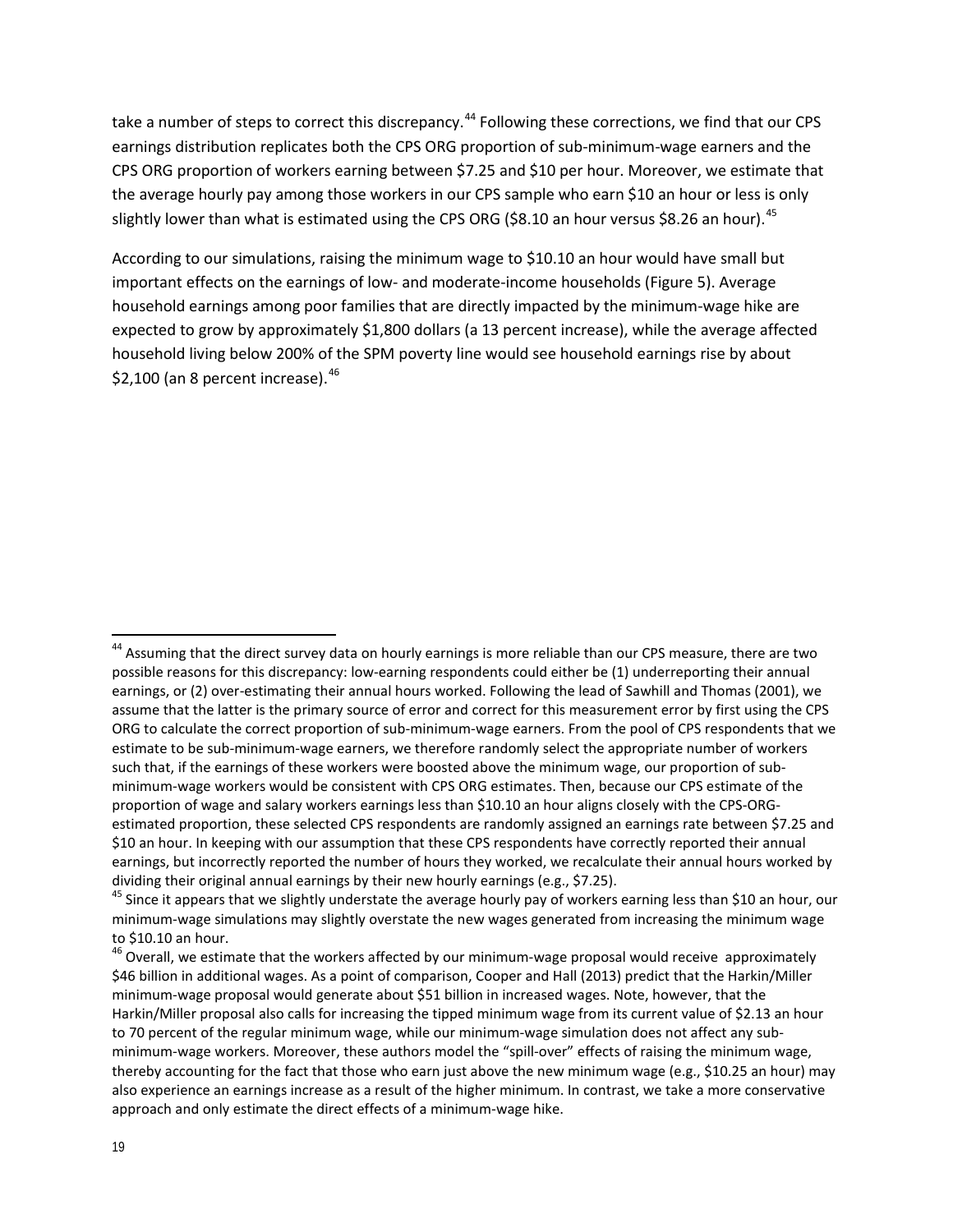![](_page_19_Figure_0.jpeg)

Figure 6 breaks out the earnings effects by family structure for households that are below 200% of the SPM poverty line —a rough comparison group for potential beneficiaries under the current EITC. For single-parent households that are directly affected by the minimum-wage increase, average earnings are expected to rise from \$20,690 to \$22,718, while childless households that are directly affected by a \$10.10 minimum wage would see their earnings rise by about 10 percent on average—or \$2,049. Relevantly, the earnings boost for childless workers is more than four times greater than the maximum earnings supplement that single tax filers with no dependents can receive under the current EITC system.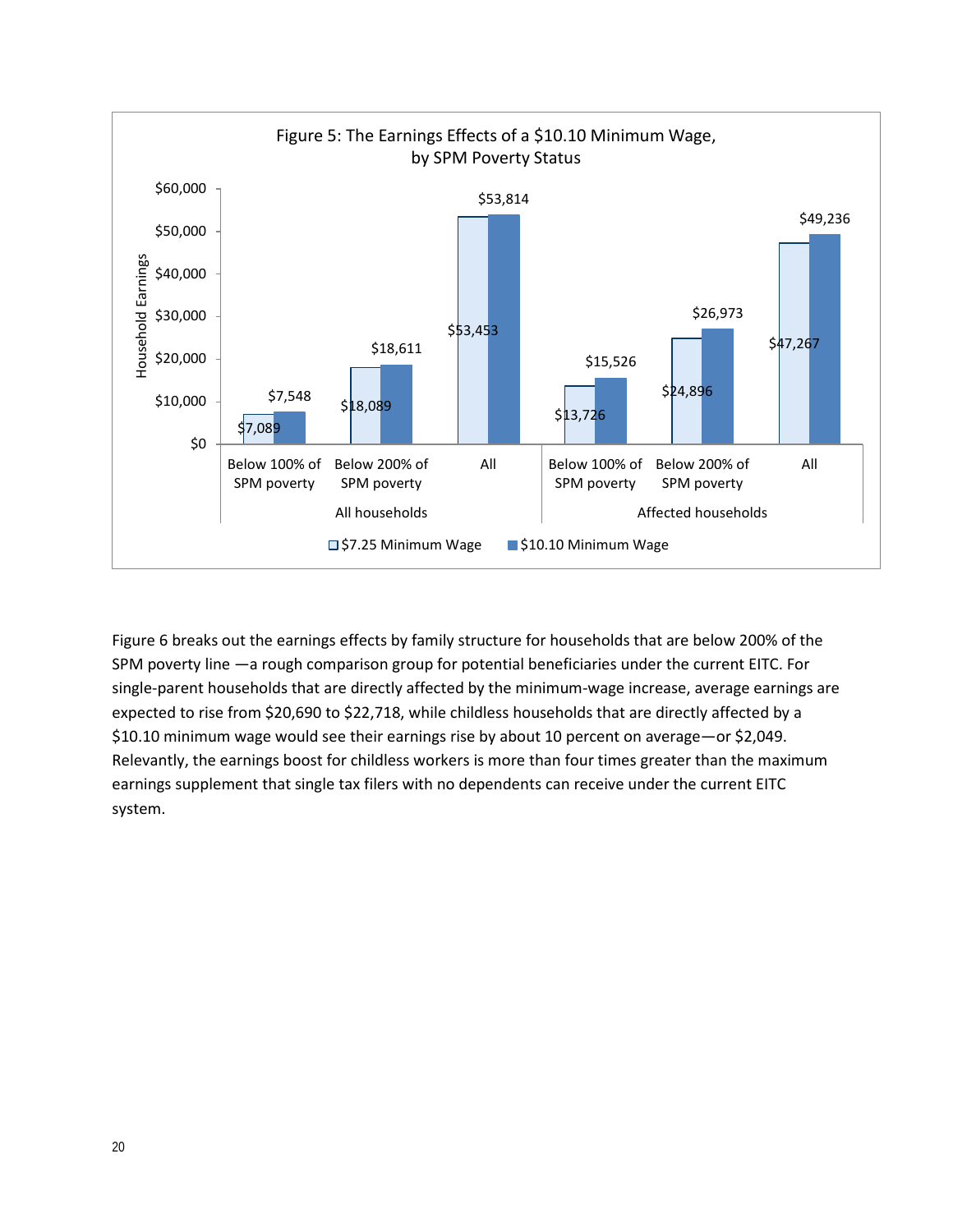![](_page_20_Figure_0.jpeg)

Of course, simple comparisons between earnings supplements from the EITC and a higher minimum wage ignore an important advantage of the EITC, namely: the tax credit has been shown to boost employment levels, while the minimum wage has small (and potentially negative) effects on labor supply. Moreover, some of the earnings generated from a higher minimum wage would be lost to taxes and the phase-out of means-tested benefits;<sup>[47](#page-20-0)</sup> in contrast, any increase in EITC benefits would be passed in its entirety onto eligible families. That being said, the rough comparisons discussed above do illustrate how increasing the minimum wage could substantially improve the market earnings of many lowincome households. Furthermore, it should be stressed that, since our minimum-wage simulations do not alter the earnings of sub-minimum-wage workers (e.g., tipped waiters and waitresses) and do not model positive spillover effects for workers earning just above the new minimum, they likely understate the earnings gains that would arise from implementing \$10.10-minimum-wage proposals that also increase the pay floor for tipped workers (e.g., the Harkin/Miller proposal).

#### *Reforming the EITC and Raising the Minimum Wage: A Hybrid Approach*

If implemented separately, raising the minimum wage and implementing our EITC reforms would each generate significant benefits for struggling working families. Each policy change, however, also has its limitations. While a \$10.10 minimum wage would provide critical financial support to many low- and

<span id="page-20-0"></span><sup>&</sup>lt;sup>47</sup> According to recent CBO estimates, the average effective marginal tax rate for low- and moderate-income workers is around 30 percent (Mok et al., 2012). Rates can, however, vary substantially by income level and family type.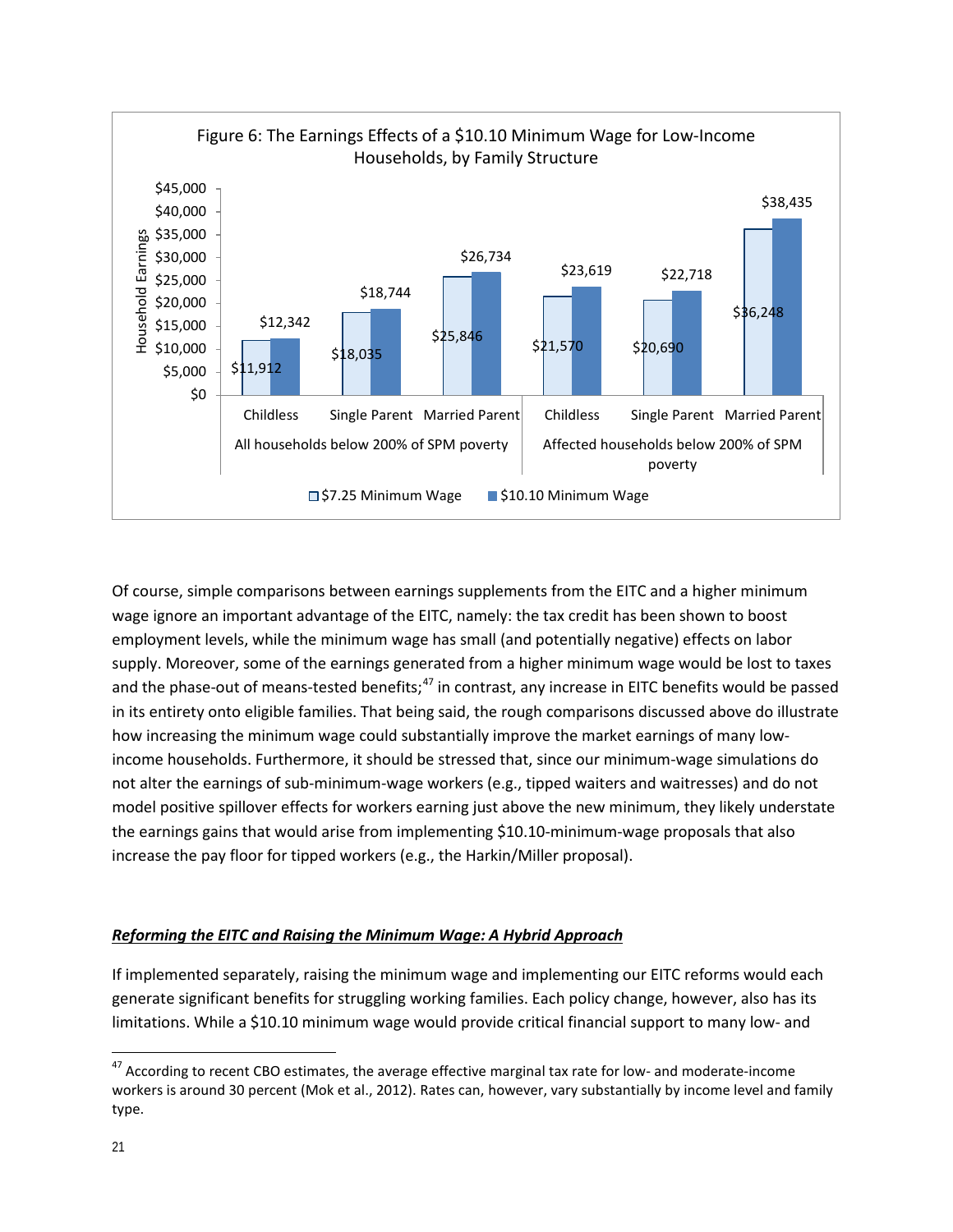moderate-income families, it lacks both the target efficiency and the full-time employment incentives of our EITC reform. Moreover, if raised too much, minimum wages are likely to adversely affect employment. On the other hand, while our proposed EITC reforms would reduce early childhood poverty, incentivize work among young childless workers, and remove key marriage disincentives, it would also cause some groups—namely, older children and larger families—to lose benefits. Avoiding such trade-offs by simply expanding everyone's benefits could be very costly to the federal budget.

Fortunately, our analyses suggest that the shortcomings of each policy change can be mitigated if the two reforms are jointly implemented. In particular, we simulate the poverty effects of first raising the minimum wage to \$10.10 an hour, and then enacting our EITC changes (Figure 7). These simulations do not take into account changes in labor supply. To account for the fact that some of the new earnings generated from a higher minimum wage will be lost to taxes or offset by reductions in government program benefits, we make adjustments using published estimates of EMTRs for workers at different earnings levels.<sup>[48](#page-21-0)</sup> More specifically, we calculate the share of a minimum-wage increase that is taken home by the average household in earnings group j (% $TakeHome_i$ ) as:

$$
\%TakeHome_j = 1 - (EMTR_j - MTR_{ETTC_j}),
$$

where  $EMTR_i$  is the average effective marginal tax rate for earnings group j under the current system;  $MTR_{EITC}$ , is the average contribution of the current EITC to the effective marginal tax rate for earnings group j; and j categorizes households according to household earnings as a percentage of the federal poverty line.<sup>[49](#page-21-1)</sup>

Note then that the quantity  $\left(EMTR_j - MTR_{ETTC_j}\right)$  approximates the average effective marginal tax rate for an earnings group if the current EITC did not exist. We seek to exclude the marginal tax rate contributions of the current EITC because we already model at the individual and household level any changes in EITC benefits that would arise from an increase in the minimum wage.

We rely upon published CBO results for our estimates of  $EMTR_i$  (Mok et al., 2012), and use our own EITC-imputation model to simulate  $MTR_{EITC,i}$ . Importantly, however, Mok et al. (2012) show that, even within earnings groups, there is substantial variation in effective marginal tax rates, especially among poor households. We therefore take a conservative estimation approach and use the 90<sup>th</sup> percentile

<span id="page-21-0"></span><sup>&</sup>lt;sup>48</sup>We do not model effective marginal tax rates (EMTRs) at the household or individual level. We do, however, model EITC benefits at the household level, meaning that our simulations capture changes in EITC benefits that result from a minimum-wage hike.<br><sup>49</sup> More specifically, we construct 9 household earnings categories: (1) 0-49% of FPL; (2) 50-99% of FPL; (3) 100-

<span id="page-21-1"></span><sup>149%</sup> of FPL; (4) 150-199% of FPL; (5) 200-249% of FPL; (6) 250-299% of FPL; (7) 300-349% of FPL; (8) 350-399% of FPL; and (9): 400% of FPL or more.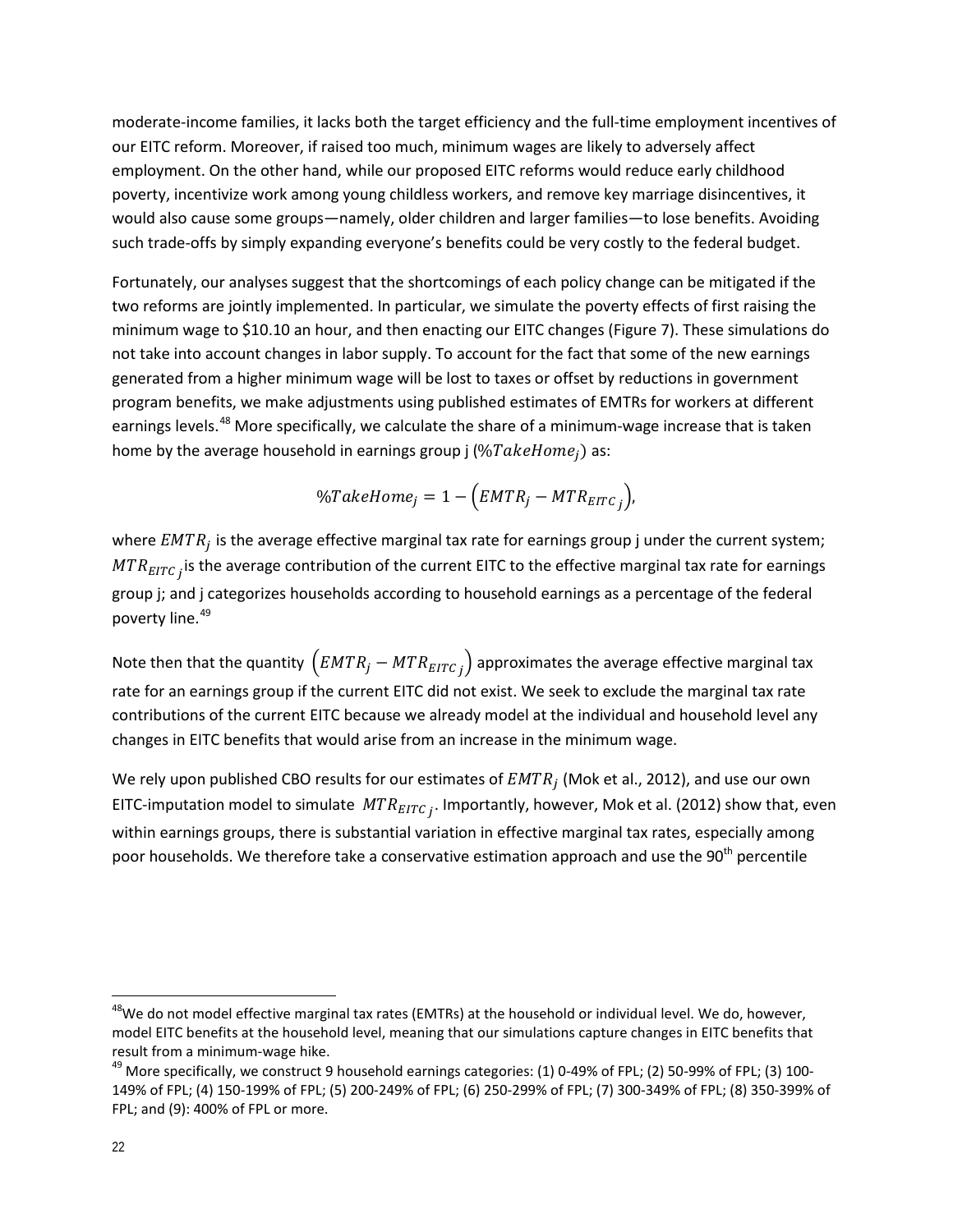effective marginal tax rate of each earnings group in our calculations of  $\% Take Home_j.$   $^{50}$  $^{50}$  $^{50}$  Put differently, we assume that all households in an earnings group face higher-than-median marginal tax rates, meaning that we probably overestimate the share of a minimum-wage hike that is lost to taxes or the phase-out of means-tested programs.<sup>[51](#page-22-1)</sup> As such, our estimates of the poverty reductions that would result from enacting our hybrid proposal should likely be treated as lower bounds on the true antipoverty effectiveness of our plan.

We use a similar strategy to approximate the budgetary costs of this hybrid proposal. More specifically, we assume that the share of the minimum-wage increase that *is not* taken home by a household goes to the government in the form of new taxes and reduced expenditures on non-EITC tax credits and meanstested programs. $52$  That is, for each earnings group j, we calculate:

$$
\%Gov Revenue_j = EMTR_j - MTR_{EITC_j}.
$$

As in the case of simulating poverty reductions, we would rather underestimate the government savings generated from a minimum-wage increase than overestimate them. We therefore use Mok et al. (2012)'s  $10^{th}$  percentile effective marginal tax rates to simulate the cost savings from a minimum-wage hike.<sup>[53](#page-22-3)</sup> Ultimately, while these marginal-tax-rate adjustments are undoubtedly crude, we expect that our simulations will understate the true poverty-reductions and the amount of government savings that would result from enacting our joint minimum wage/EITC proposal.

### $\Delta post\_adj\_earnings_{h_j} = \Delta pre\_adj\_earnings_{h_j} * \% Take Home_j,$

 $\Delta govSavings_{h_j} = (\Delta pre\_adj\_earnings_{h_j} * \%govRevenue_j) + \Delta EITC_{h_j}$ ,

<span id="page-22-0"></span> $50$  Our estimates of 90<sup>th</sup> percentile marginal tax rates, which are based on crude approximations of summary figure 2 in Mok et al. (2012), take into account federal and state individual income taxes, federal payroll taxes, and reductions in benefits from the Supplemental Nutrition Assistance Program (SNAP). Consequently, since Mok and company's simulations do not incorporate other important means-tested programs (e.g., Medicaid and housing assistance), their EMTR estimates are likely conservative. That being said, the fact that we use 90<sup>th</sup> percentile EMTRs to calculate %*TakeHome<sub>j</sub>* probably compensates for any such underestimation.<br><sup>51</sup> We use the following formula to adjust the new earnings that are generated by a minimum-wage increase. For l

<span id="page-22-1"></span>each household h in earnings group j, we compute:

where  $\Delta post\_adj\_earnings_{h_j}$  is the post-adjusted change in earnings arising from a minimum-wage increase; and  $\Delta pre\_adj\_earnings_{h_j}$  is the change in raw (aka, pre-tax and pre-transfer) earnings. The parameters we use for %TakeHome are as follows: (1) 0.51 for 0-49% of FPL; (2) 0.52 for 50-99% of FPL; (3) 0.54 for 100-149% of FPL; (4) 0.44 for 150-199% of FPL; and (5) 0.41 for 200-249% of FPL; (6) 0.42 for 250-299% of FPL; (7) 0.43 for 300-349% of<br>FPL; (8) 0.44 for 350-399% of FPL; and (9): 0.45 for 400% of FPL or more.

<span id="page-22-2"></span> $52$  Recall that, since we model EITC benefits at the individual and household level, we can directly account for any changes in EITC costs that might arise from a minimum-wage hike.<br><sup>53</sup> We use the following formula to calculate the government cost savings that would be generated from raising the

<span id="page-22-3"></span>minimum wage. For each household h in earnings group j, we compute:

where  $\Delta govSaving s_{h_i}$  is the total amount of money the government saves from household h when the minimum wage is increased to \$10.10 an hour;  $\Delta pre\_adj\_earnings_{h_i}$  is the change in raw (aka, pre-tax and pre-transfer) earnings; and  $\Delta EITC_{h_i}$  is the change in the amount of EITC benefits received by household h. The parameters we use for %GovRevenue are as follows: (1) 0.08 for 0-49% of FPL; (2) 0.12 for 50-99% of FPL; (3) 0.15 for 100-149% of FPL; (4) 0.16 for 150-199% of FPL; and (5) 0.23 for 200-249% of FPL; (6) 0.27 for 250-299% of FPL; (7) 0.27 for 300-349% of FPL; (8) 0.27 for 350-399% of FPL; and (9): 0.27 for 400% of FPL or more.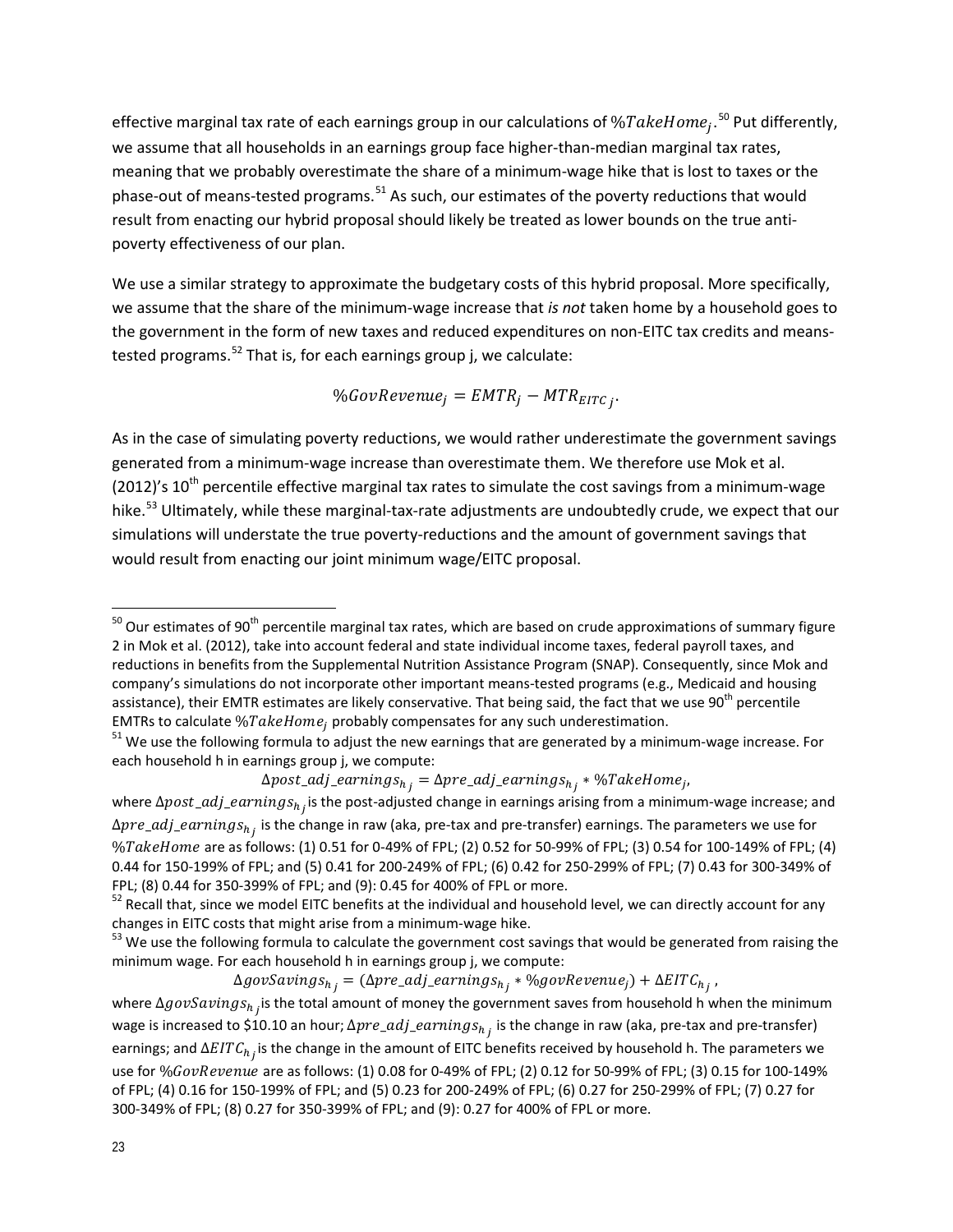Figure 7 shows that the combined effects of raising the minimum wage and restructuring the EITC would be substantial, even under our conservative modeling assumptions. Overall poverty rates are expected to decline from their current levels by about 0.6 percentage points (or by about 3.6 percent), and poverty rates for young children and prime-age adults are predicted to fall by 1.5 percentage points (7.2 percent) and 0.8 percentage points (5.2 percent), respectively. Implementing our hybrid approach would also reduce current levels of single-parent poverty by about 1.5 percentage points (4.9 percent) and poverty among childless adults by 0.6 percentage points (3.3 percent). All in all, enacting these policy changes today would lead to about 1.8 million people escaping poverty—more than 340,000 of whom would be children.

Even among groups that are predicted to lose benefits under our EITC proposal, poverty rates would fall because of the minimum-wage hike. For example, implementing our EITC proposal by itself would raise poverty among two-child families from its current level of 15.3 percent to 15.6 percent; adding a \$10.10 minimum wage into the mix, however, would lower it to about 15.2 percent.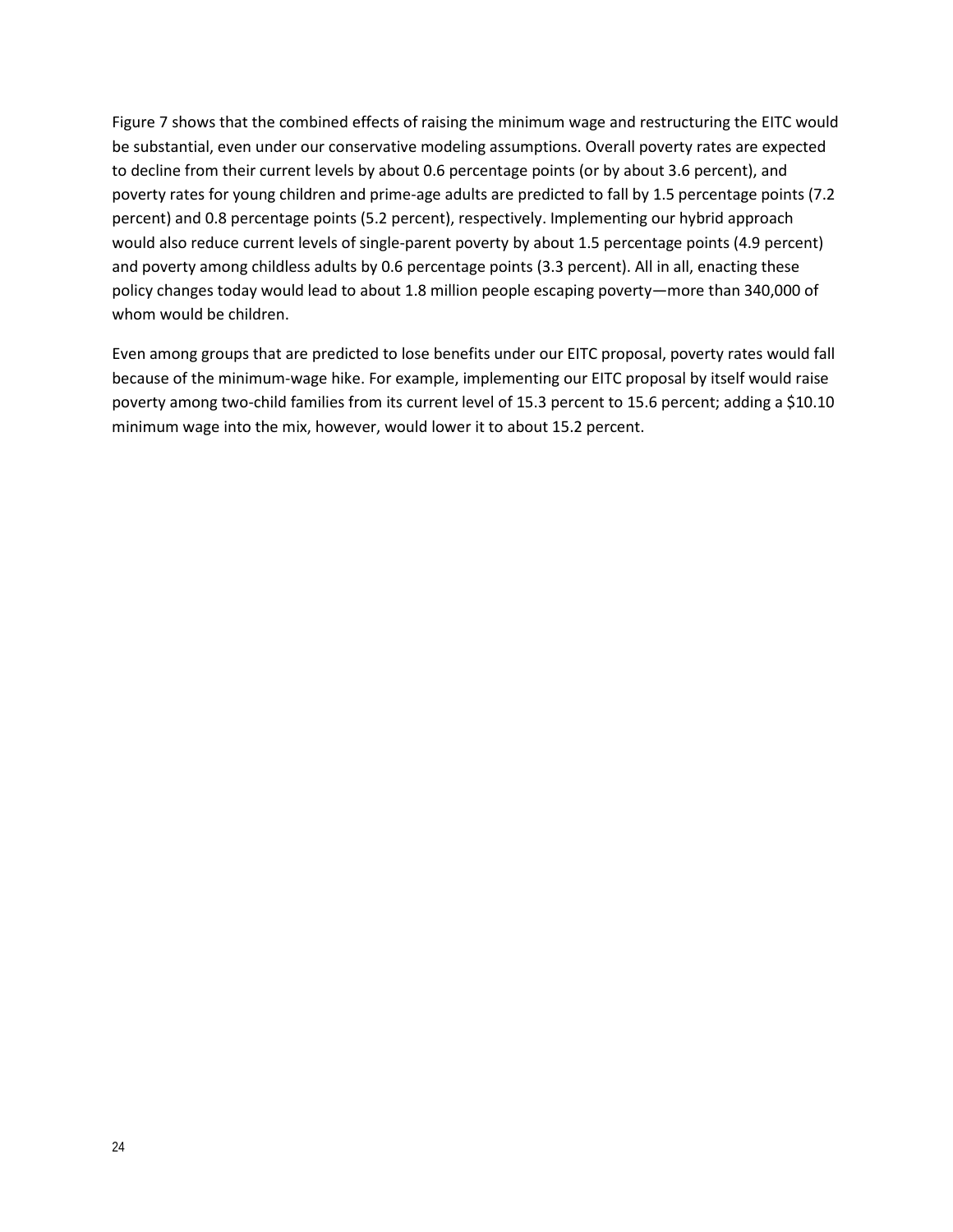![](_page_24_Figure_0.jpeg)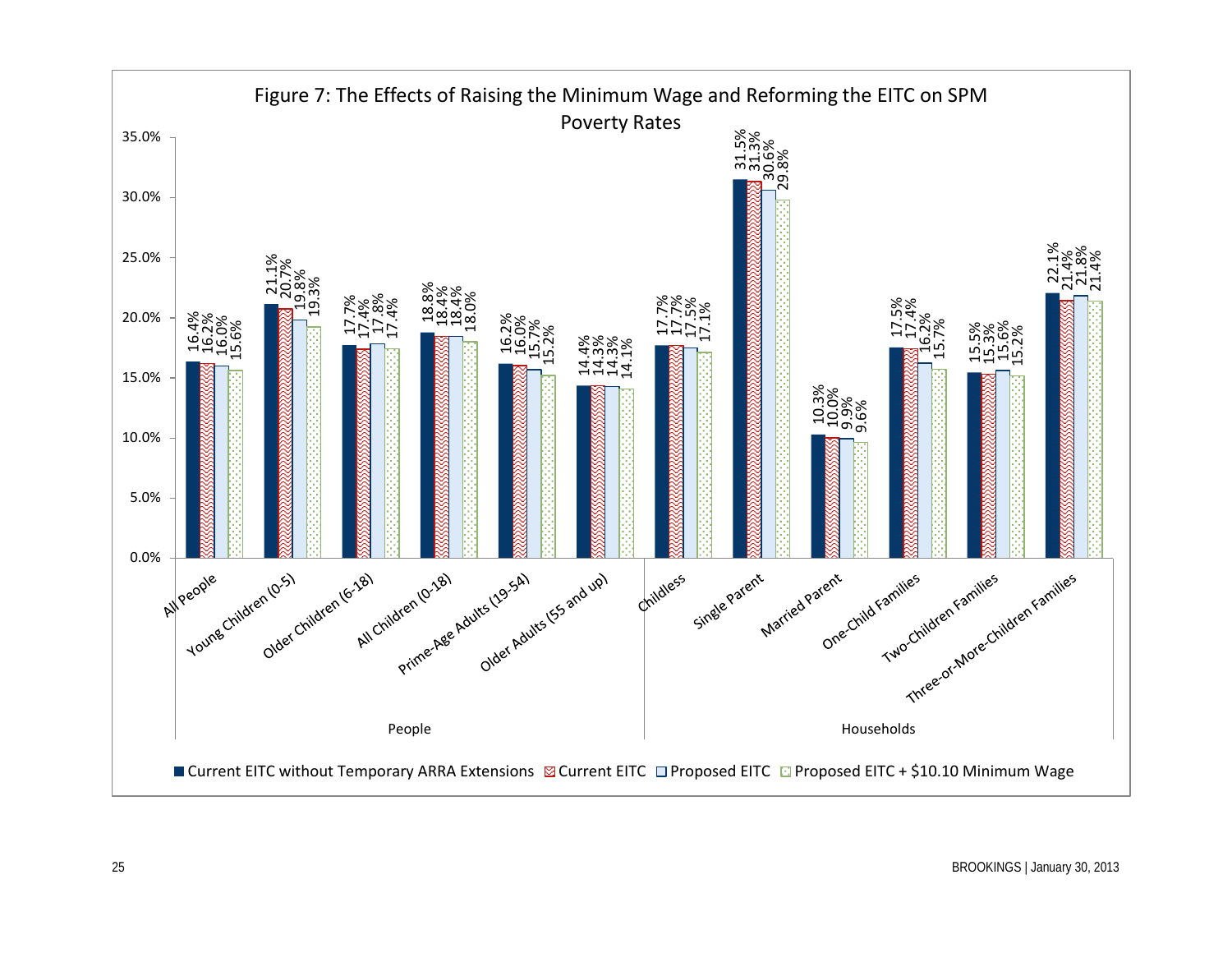Raising the minimum wage and reforming the EITC in tandem also makes good sense from a fiscal standpoint. In particular, we estimate that the tax revenue and cost savings generated from raising the minimum wage would offset the costs of our EITC reform, and that the government would save at least \$1 billion a year from implementing our hybrid proposal.<sup>[54](#page-25-0)</sup> Ultimately, then, a higher minimum wage in combination with an expanded and reformed EITC has much to recommend it. It would reduce poverty, incentivize work, and encourage marriage. It would do all of these good things without adding a dime to the federal budget, and it could even save money as more people became self-sufficient through work. Although there are many possible variations on this plan that might make sense, and many trade-offs involved, given the currently high rates of poverty and inequality, such proposals deserve a hearing.

<span id="page-25-0"></span><sup>&</sup>lt;sup>54</sup> More specifically, we estimate that raising the minimum wage to \$10.10 an hour would reduce the annual costs of our proposed EITC from \$72 billion to \$69 billion, as well as generate approximately \$8 billion in new tax revenue and in cost savings from non-EITC means-tested programs. This \$11 billion in new taxes and reduced program expenditures would offset the \$10 billion cost of implementing our proposed EITC reforms. Note also that the \$3 billion in reduced EITC costs comes largely from shifting workers into the phase-out ranges of our proposed EITC schedules. In particular, we estimate that about 8 percent of households that would receive EITC benefits under our new plan would see their benefits increase as a result of a \$10.10 minimum wage; about 23 percent would see their EITC credit amount decrease; and only about 1 percent would lose their EITC eligibility altogether.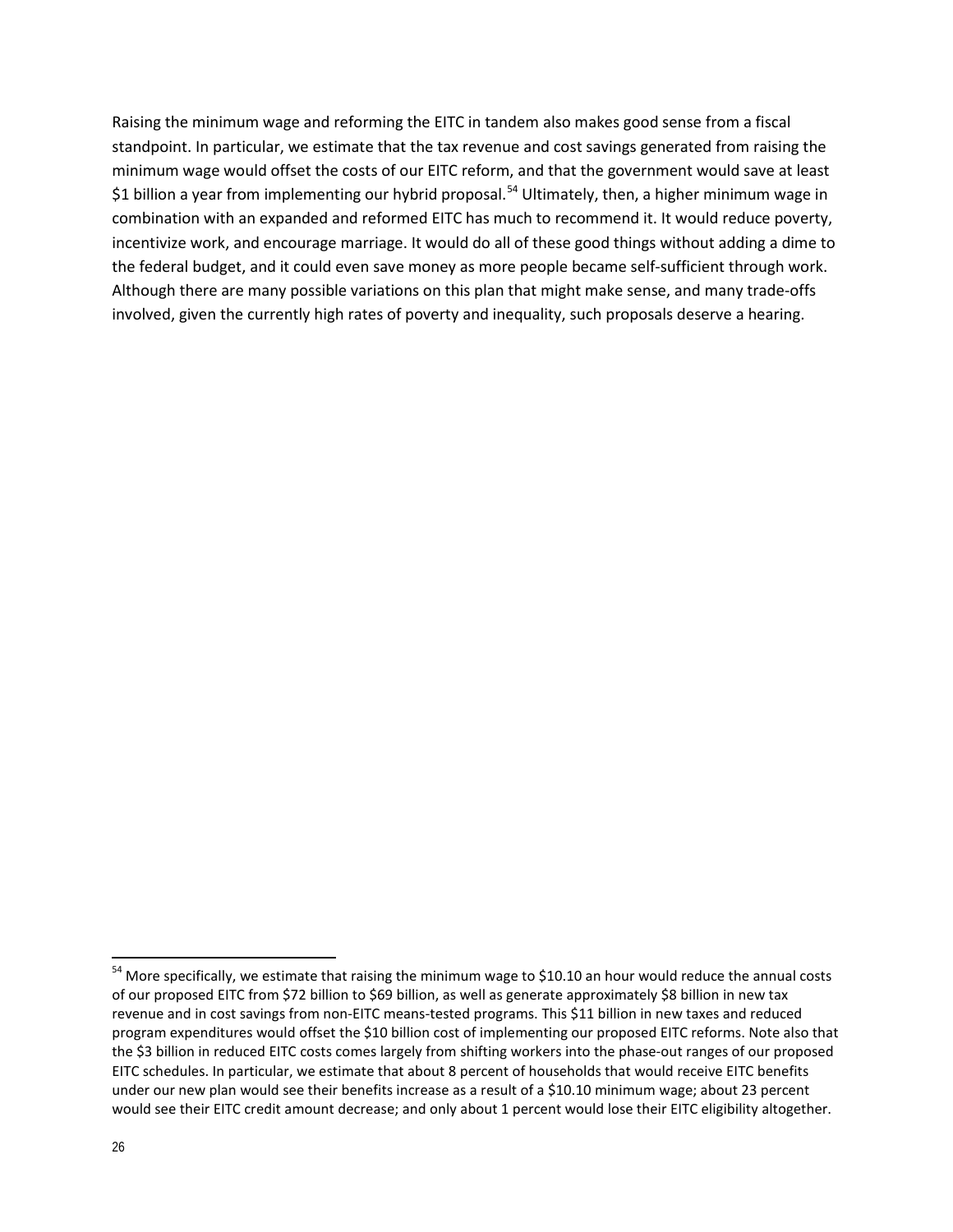#### **References**

- ASPE Office of Human Services Policy. 2013. "Supplemental Poverty Measure Brief: 2009-2012." Washington: Office of the Assistant Secretary for Planning and Evaluation.
- Bales, Susan, James Heckman, Bruce McEwen, and Arthur Rolnick. 2007. "The Science of Early Childhood Development: Closing the Gap Between What We Know and What We Do." National Scientific Council on the Developing Child.
- Benner, Chris, and Saru Jayaraman. 2012. "A Dime A Day: The Impact of the Miller/Harkin Minimum Wage Proposal on the Price of Food." California: The Food Labor Research Center at the University of California, Berkeley.
- Berlin, Gordon. 2007. "Reward the Work of Individuals: A Counterintuitive Approach to Reducing Poverty and Strengthening Families." *The Future of Children* 17 (2): 17-42.
- Burgess, Simon, Carol Propper, Hedley Rees, and Arran Shearer. 2003. "The Class of 1981: The Effects of Early Career Unemployment on Subsequent Unemployment Experiences." *Labour Economics* 10 (3): 291-309.
- Caliendo, Marco, Steffen Kunn, and Ricarda Schmidl. 2011. "Fighting Youth Unemployment: The Effects of Active Labor Market Policies." IZA Discussion Paper No. 6222.
- Carasso, Adam, Harry Holzer, Elaine Maag, C. Eugene Steuerle. 2008. "The Next Stage for Social Policy: Encouraging Work and Family Formation among Low-Income Men." Washington: Urban Institute.
- Card, David, and Alan Krueger. 1994. "Minimum Wages and Employment: A Case Study of the Fast-Food Industry in New Jersey and Pennsylvania." *American Economic Review.* 84 (5): 772-93.
- Center on the Developing Child. "In Brief: The Science of Early Childhood Development." Cambridge: Harvard University.
- Chetty, Raj, John Friedman, and Emmanuel Saez. (Forthcoming). "Using Differences in Knowledge Across Neighborhoods to Uncover the Impacts of the EITC on Earnings." *American Economic Review.*
- Cooper, David and Doug Hall. 2013. "Raising the Federal Minimum Wage to \$10.10 Would Give Working Families, and the Overall Economy, a Much-Needed Boost." EPI Briefing Paper #357. Washington: Economic Policy Institute.
- Couch, Kenneth and David Wittenberg. 2001. "The Response of Hours of Work to Increases in the Minimum Wage" *Southern Economic Journal* 68 (1): 171-177.
- Cunha, Flavio, James Heckman, and Susanne Schennach. 2010. "Estimating the Technology of Cognitive and Noncognitive Skill Formation." NBER Working Paper No. 15664.
- Doucouliagos, Hristos and T.D. Stanley. 2009. "Publication Selection Bias in Minimum-Wage Research? A Meta-Regression Analysis." *British Journal of Industrial Relations* 47 (2): 406-428.
- Dube, Arindrajit, T. William Lester, and Michael Reich. 2010. "Minimum Wage Effects across State Borders: Estimates Using Contiguous Counties." *Review of Economics and Statistics* 92 (4): 945- 964.
- Duncan, Greg, Jens Ludwig, and Katherine Magnuson. 2010. "Child Development." In *Targeting Investments in Children: Fighting Poverty When Resources are Limited* edited by Philip Levine and David Zimmerman. Chicago, University of Chicago Press. 27-58.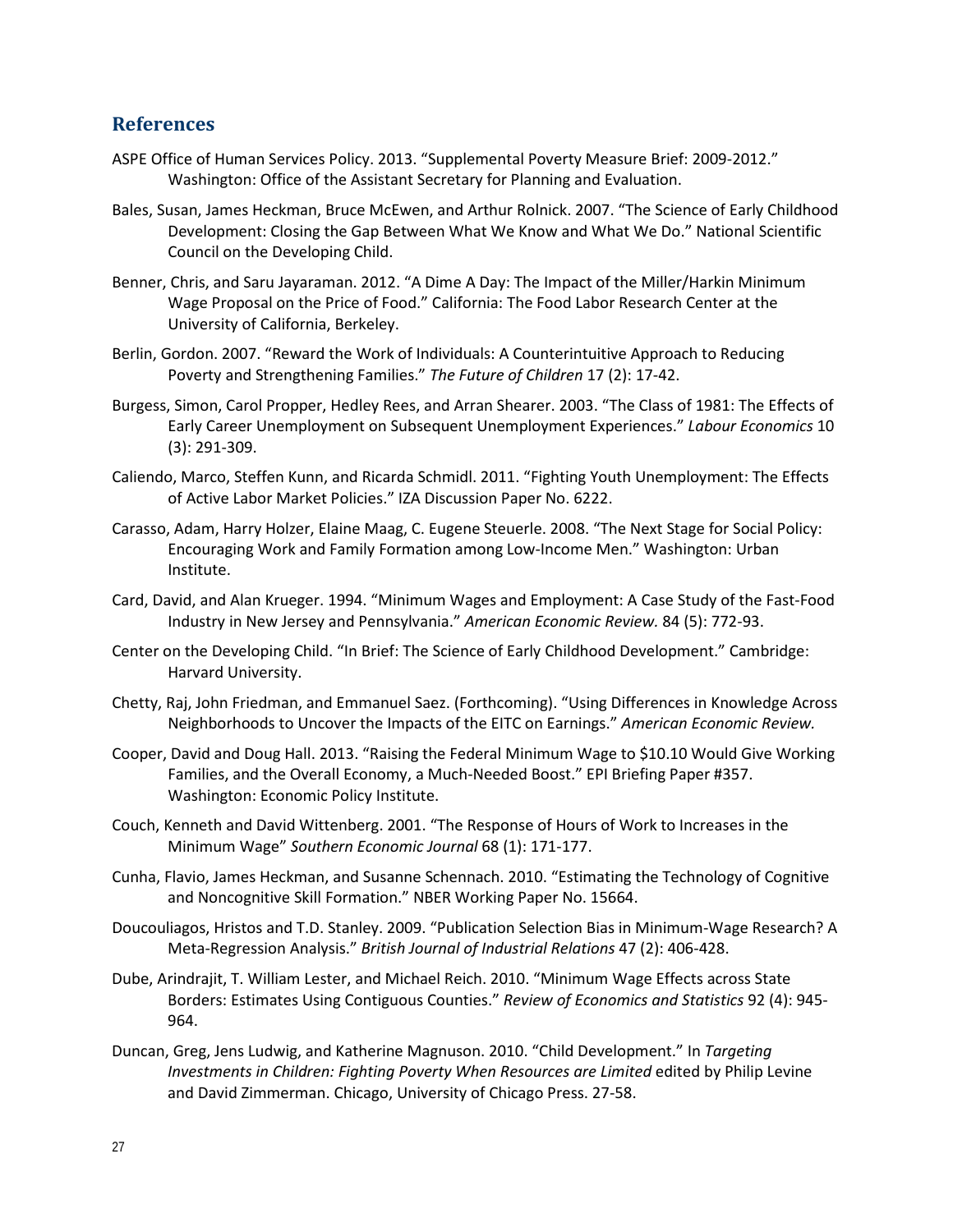- Duncan, Greg, Kathleen Ziol-Guest, and Ariel Kalil. 2010. "Early-Childhood Poverty and Adult Attainment, Behavior, and Health." *Child Development* 81 (1): 306-325.
- Edelman, Peter, Mark Greenberg, Steve Holt, and Harry Holzer. 2009. "Expanding the EITC to Help More Low-Wage Workers." Washington: Georgetown Center on Poverty.
- Elwell, Craig. 2013. "Inflation and the Real Minimum Wage: A Fact Sheet." CRS Report R42973.
- Gregg, Paul and Emma Tominey. 2005. "The Wage Scar from Male Youth Unemployment." *Labour Economics* 12 (4): 487-509.
- Harbin, Christine. 2011. "Teenage Labor Isn't Worth the Minimum Wage." Retrieved from: <http://www.policymic.com/articles/1552/teenage-labor-isn-t-worth-the-minimum-wage>
- Heckman, James and Dimitriy Masterov. 2007. "The Productivity Argument for Investing in Young Children." NBER Working Paper No. 13016.
- Hotz, Joseph and John Scholz. 2003. "The Earned Income Tax Credit." In *Means-Tested Transfer Programs in the United States*, edited by Robert Moffit. Chicago: University of Chicago Press.
- Hungerford, Thomas and Rebecca Thiess. 2013. "The Earned Income Tax Credit and the Child Tax Credit: History, Purpose, Goals, and Effectiveness." Washington: Economic Policy Institute.
- Internal Revenue Service. 2012. "EITC and Other Refundable Credits." Retrieved from: <http://www.eitc.irs.gov/EITC-Central/abouteitc>
- Isaacs, Julia and Katherine Magnuson. 2011. "Income and Education as Predictors of Children's School Readiness." Washington: Brookings Institution.
- Juhn, Chinhui and Simon Potter. 2006. "Changes in Labor Force Participation in the United States." *Journal of Economic Perspectives* 20 (3): 27-46.
- Kennedy, Bruce. 2013. "\$9 Minimum Wage: Jump Start or Job Killer?" MSN Money. Retrieved from: http://money.msn.com/now/post.aspx?post=6609411d-30af-4004-83d4-cf8a85643b0c
- Leigh, Andrew. 2010. "Who Benefits from the Earned Income Tax Credit? Incidence among Recipients, Coworkers and Firms." *B.E. Journal of Economic Analysis and Policy* 10 (1): 1-45.
- Lemos, Sara. 2004. "The Effect of the Minimum Wage on Prices." IZA Discussion Paper No. 1072.
- Maag, Elaine and Adam Carasso. 2013. "Taxation and the Family: What is the Earned Income Tax Credit?" Washington: Urban Institute and Brookings Institution.
- MaCurdy, Thomas and Frank McIntyre. 2001. "Winners and Losers of Federal and State Minimum Wages." Washington: Employment Policies Institute.
- Marr, Chuck, Krista Ruffini, and Chye-Ching Huang. 2013. "Strengthening the EITC for Childless Workers Would Promote Work and Reduce Poverty." Washington: Center on Budget and Policy Priorities.
- MDRC. 2013. "Paycheck Plus: A New Antipoverty Strategy for Single Adults in New York City." New York: MRDC.
- Meyer, Bruce and Dan Rosenbaum. 2001. "Welfare, the Earned Income Tax Credit, and the Labor Supply of Single Mothers." *Quarterly Journal of Economics* 116 (3): 1063-1114.
- Meyer, Bruce. 2010. "The Effects of the Earned Income Tax Credit and Recent Reforms." In *Tax Policy and the Economy*, edited by Jeffrey Brown. Chicago: University of Chicago Press.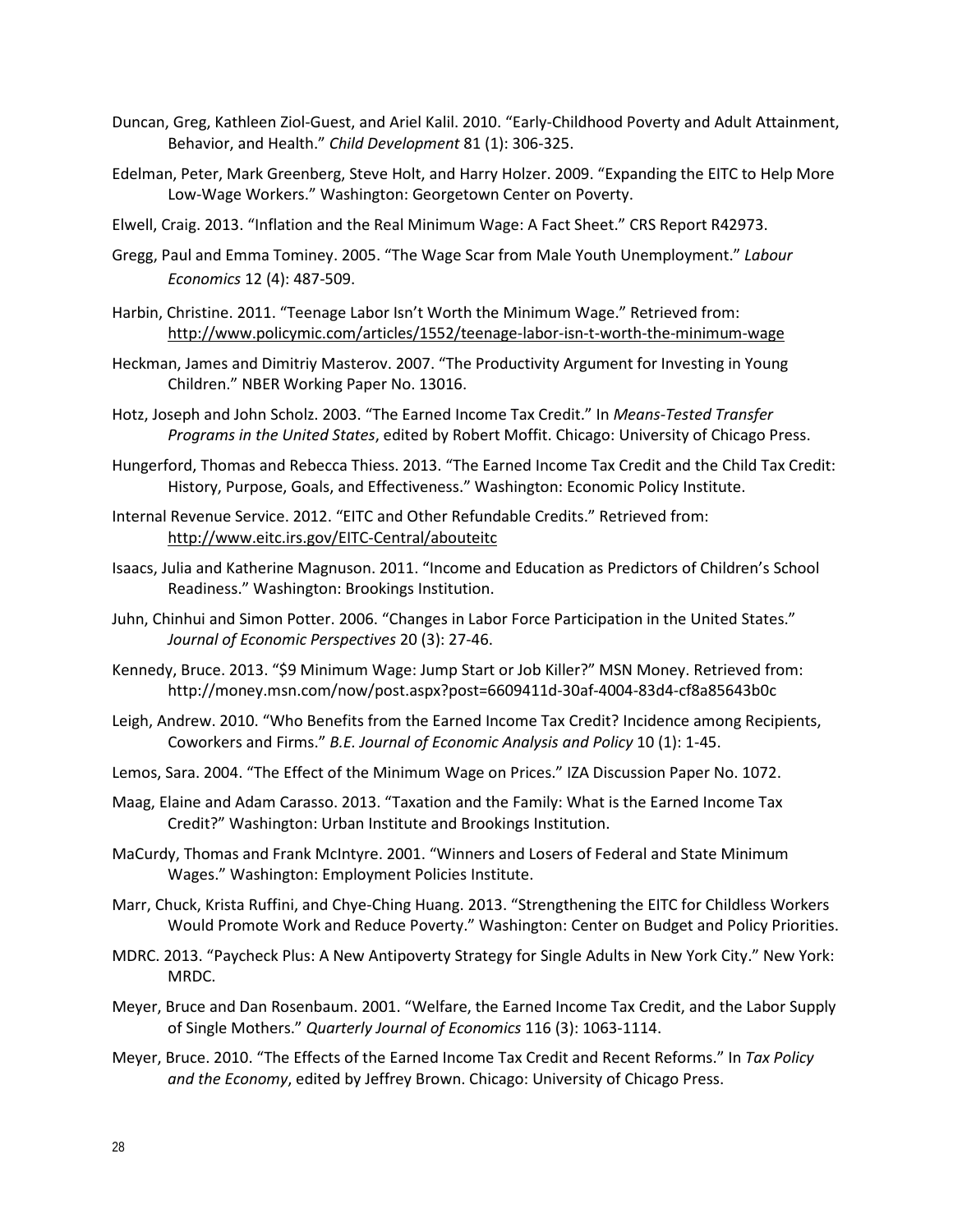- Meyer, Bruce, Wallace Mok, and James Sullivan. 2009. "The Under-Reporting of Transfers in Household Surveys: Its Nature and Consequences." NBER Working Paper No. 15181.
- Mok, Shannon, Janet Holtzblatt, and Frank Sammartino. 2012. "Effective Marginal Tax Rates for Lowand Moderate-Income Workers." Washington: Congressional Budget Office.
- Mroz, Thomas and Timothy Savage. 2006. "The Long-Term Effects of Youth Unemployment." *Journal of Human Resources* 41 (2): 259-293.
- Neumark, David and William Wascher. 2007. "Minimum Wages and Employment." IZA Discussion Papers No. 2570.
- Pollin, Robert, Mark Brenner, and Jeannette Wicks-Lim. 2004. "Economic Analysis of Florida Minimum Wage Proposal." Washington: Center for American Progress.
- Reeves, Richard and Kimberly Howard. 2013. "Mobility Begins in Early Childhood." *Social Mobility Memos*. Washington: Brookings.
- Rodgers, Willard, Charles Brown, and Greg Duncan. 1993. "Errors in Survey Reports of Earnings, Hours Worked, and Hourly Wages." *Journal of the American Statistical Association* 88 (424): 1208- 1218.
- Rosenberg, Joseph. 2013. "Measuring Income for Distributional Analysis." Washington: Urban-Brookings Tax Policy Center.
- Rothstein, Jesse. 2010. "Is the EITC as Good as an NIT? Conditional Cash Transfers and Tax Incidence." *American Economic Journal: Economic Policy* 2 (1): 177-208.
- Saad, Lydia. 2013. "In U.S., 71% Back Raising Minimum Wage." Gallup Politics. Retrieved from: http://www.gallup.com/poll/160913/back-raising-minimum-wage.aspx
- Sabia, Joseph and Richard Burkhauser. 2010. "Minimum Wages and Poverty: Will a \$9.50 Federal Minimum Wage Really Help the Working Poor?" *Southern Economic Journal* 76 (3): 592-623.
- Sawhill, Isabel and Adam Thomas. 2001. "A Hand Up for the Bottom Third: Toward a New Agenda for Low-Income Working Families." Washington: Brookings Institution.
- Sawhill, Isabel and Quentin Karpilow. 2013. "Strategies for Assisting Low-Income Families." Washington: Brookings Institution.
- Sawhill, Isabel, Scott Winship, and Kerry Searle Grannis. 2012. "Pathways to the Middle Class: Balancing Personal and Public Responsibilities." Washington: Brookings Institution.
- Schmitt, John. 2012. "Low-wage Lessons." Washington: Center for Economic and Policy Research.
- Schmitt, John. 2013. "Why Does the Minimum Wage Have No Discernible Effect on Employment?" Washington: Center for Economic and Policy Research.
- Sherk, James. 2013. "Who Earns the Minimum Wage? Suburban Teenagers, Not Single Parents." Washington: Heritage Foundation.
- Short, Kathleen. 2012. "The Research Supplemental Poverty Measure: 2011." Washington: U.S. Census Bureau.
- Sylvia, Allegretto, Arindrajit Dube, and Michael Reich. 2010. "Do Minimum Wages Really Reduce Teen Employment? Accounting for Heterogeneity and Selectivity in State Panel Data?" California: Institute for Research on Labor and Employment, UC Berkeley.